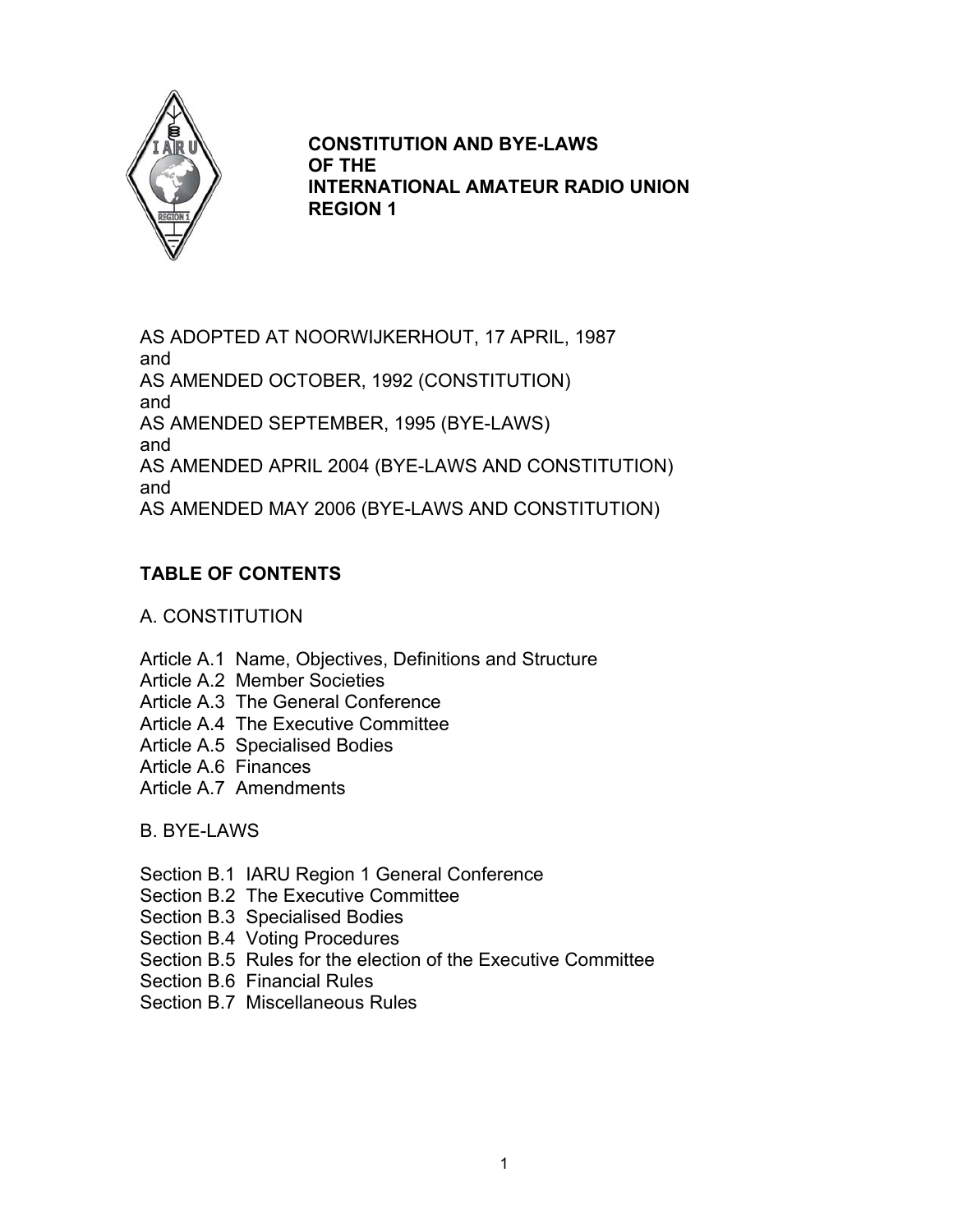## **A. CONSTITUTION**

--------------------------

----------------------------------------------------------------------------- Article A.1 - Name, Objectives, Definitions and Structure

-----------------------------------------------------------------------------

A.1.1. The name of the organisation shall be the International Amateur Radio Union, Region 1, also referred to as IARU Region 1.

A.1.2 IARU Region 1 shall operate autonomously under this Constitution and its Bye-Laws but in accordance with the IARU Constitution.

A.1.3 The objectives of IARU Region 1 shall be the protection, promotion, and advancement of the Amateur Service and Amateur - Satellite Service, especially within the framework of regulations established by the International Telecommunication Union, and to provide support to Member Societies in the pursuit of these objectives at the national level, with specific reference to the following:

A.1.3.1. - representation of the interests of amateur radio at and between conferences and at and between meetings of international telecommunication organisation as well as other organisations.

A.1.3.2. - encouragement of agreements between national amateur radio societies on matters of common interest;

A.1.3.3 - enhancement of amateur radio as a means of technical self-training, particularly for young people;

A.1.3.4 - promotion of technical and scientific investigations and innovations in the field of radiocommunication;

A.1.3.5 - promotion of amateur radio as a means of providing relief in the event of natural disasters;

A.1.3.6 - encouragement of international goodwill and friendship regardless of political, ethnic or religious considerations;

A.1.3.7 - support of Member Societies in developing amateur radio as a valuable national resource, particularly in developing countries;

A.1.3.8 - development of Amateur Services in those countries not represented by Member Societies.

A.1.3.9 - encouragement of national and international efforts to result in an amateur radio licence which is recognised internationally;

A.1.3.10 - encouragement of amateur radio sport activities.

A.1.4 Within this Constitution, the following terms shall have the meanings defined below: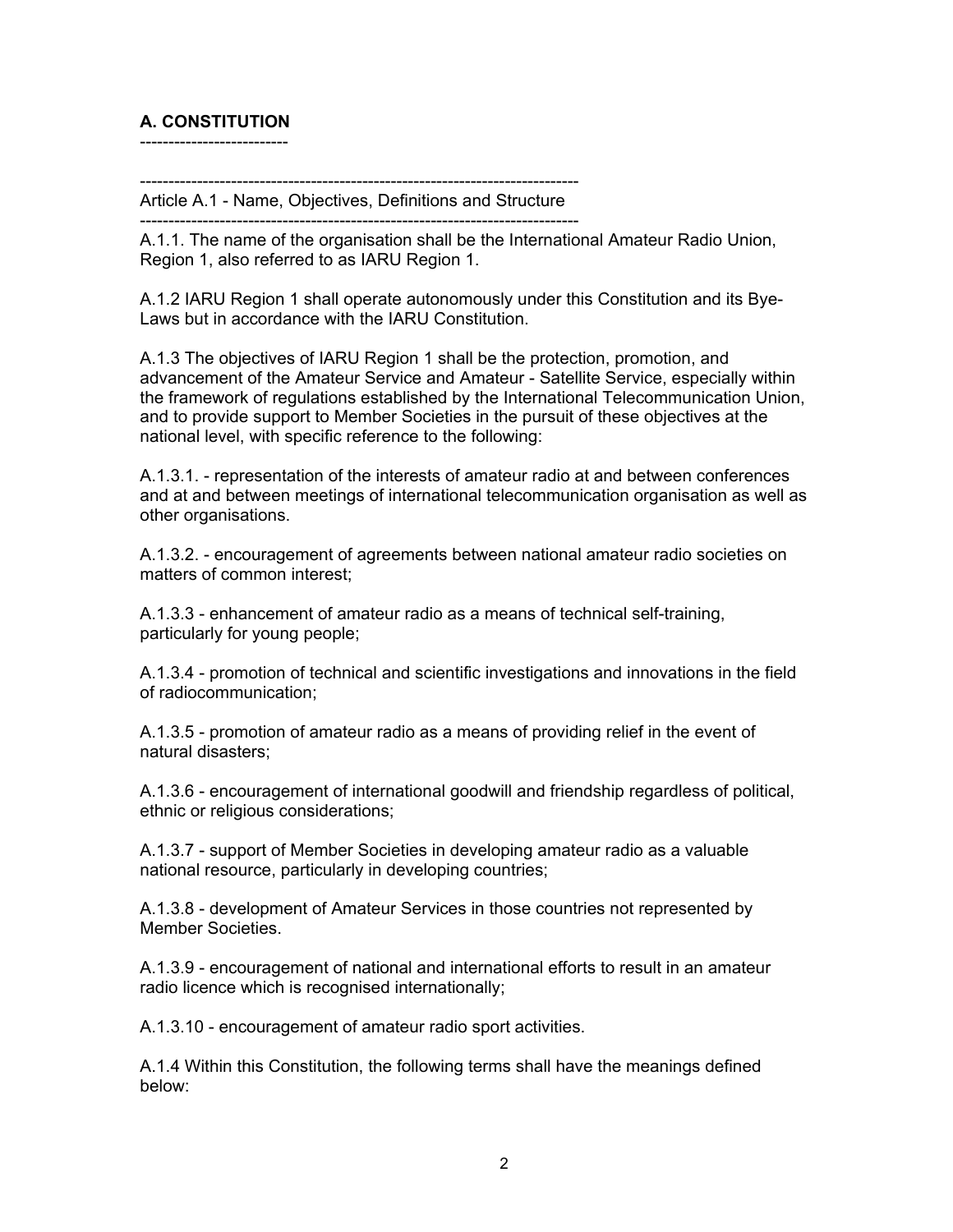### A.1.4.1. AMATEUR SERVICE

A radio communication service for the purpose of self-training, intercommunication and technical investigations carried out by amateurs, that is, by duly authorised persons interested in radio technique solely with a personal aim and without pecuniary interest.

### A.1.4.2. AMATEUR-SATELLITE SERVICE

A radio communication service using space stations on earth satellites for the same purpose as those of the Amateur Service.

### A.1.4.3. BYE-LAWS

The rules of the IARU Region 1, adopted under the provisions of the Constitution for the governance of its affairs.

### A.1.4.4. GENERAL CONFERENCE

The IARU, Region 1 General Conference, normally held every three years.

#### A.1.4.5. MEMBER SOCIETIES

A national amateur radio society within Region 1 that has been accepted for membership in the IARU.

#### A.1.4.6 REGION 1

A geographical area, the boundaries of which are defined in number 14 of the IARU Bye-Laws. Unless otherwise specified in those Bye-Laws, the Region 1 shall correspond to the boundaries into which, for frequency allocation purposes the world has been divided by the International Telecommunication Union (ITU).

#### A.1.4.7 SPECIALISED BODIES

Committees, Working Groups and Coordinators, set up and/or appointed by the General Conference.

A.1.4.8 In this Constitution and in its Bye-Laws, words importing only the masculine gender include the feminine gender. Marginal notes, and numbering of Articles, Sections and Paragraphs are inserted for ease of reference only and do not form part of this Constitution, nor shall they affect its interpretation.

A.1.5 The IARU Region 1 consists of the following:

- A.1.5.1 The Member Societies
- A.1.5.2 The Executive Committee
- A.1.5.3 The Specialised Bodies
- A.1.6 The official language of the IARU, Region 1 is English.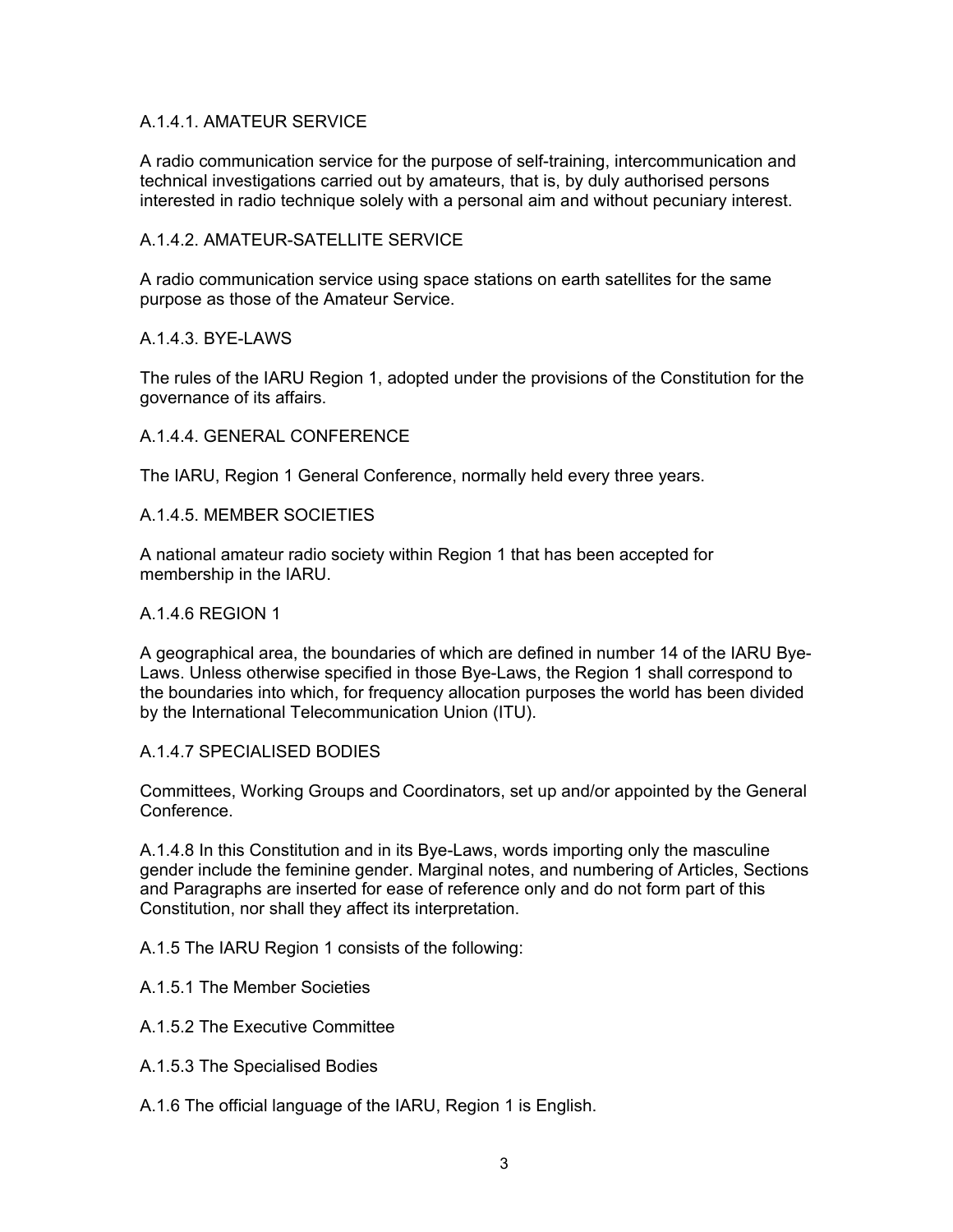A.1.7. The ultimate authority of the IARU, Region 1 is vested in the Member Societies.

A.1.8 The structure and operation of the IARU Region 1 shall be as stated in this Constitution and its Bye-Laws.

----------------------------------------------------------------------------- Article A.2 - Member Societies

-----------------------------------------------------------------------------

A.2.1 Membership of IARU Region 1 is only open to national amateur radio societies representing the countries or separate territories within Region 1.

A.2.2 There shall be only one Member Society representing a country or separate territory.

A.2.3 The Member Societies shall have the rights and obligations stated in the IARU Constitution and in the IARU Bye-Laws.

A.2.4 The Member Societies shall pay their annual contribution in accordance with Article A.6 of this Constitution and the financial section of the Bye-Laws.

A.2.5 The Member Societies are entitled to appoint delegates, proxies and observers to attend IARU Region 1 Conferences and meetings of specialised bodies. Each such Member Society has one vote.

-----------------------------------------------------------------------------

Article A.3 - The General Conference -----------------------------------------------------------------------------

A.3.1 The IARU Region 1 General Conference shall be convened by the Executive Committee in accordance with Article A.3 of this Constitution and shall be held in the country of the Member Society of Region 1. Its venue shall be decided by the preceding General Conference. However, if circumstances make it necessary, the Executive Committee may change the venue of the General Conference.

A.3.2 The participants of the General Conference are:

A.3.2.1 - Delegates, Proxies and Observers duly appointed by the Member Societies;

A.3.2.2 - Members of the Executive Committee;

A.3.2.3 - Chairmen or Coordinators of Specialised Bodies;

A.3.2.4 - Observers invited by the Executive Committee;

A.3.2.5 - Guest observers from non-radio amateur bodies invited by the host society after approval of the Executive Committee;

A.3.2.6 - Guests of honour invited by the Executive Committee;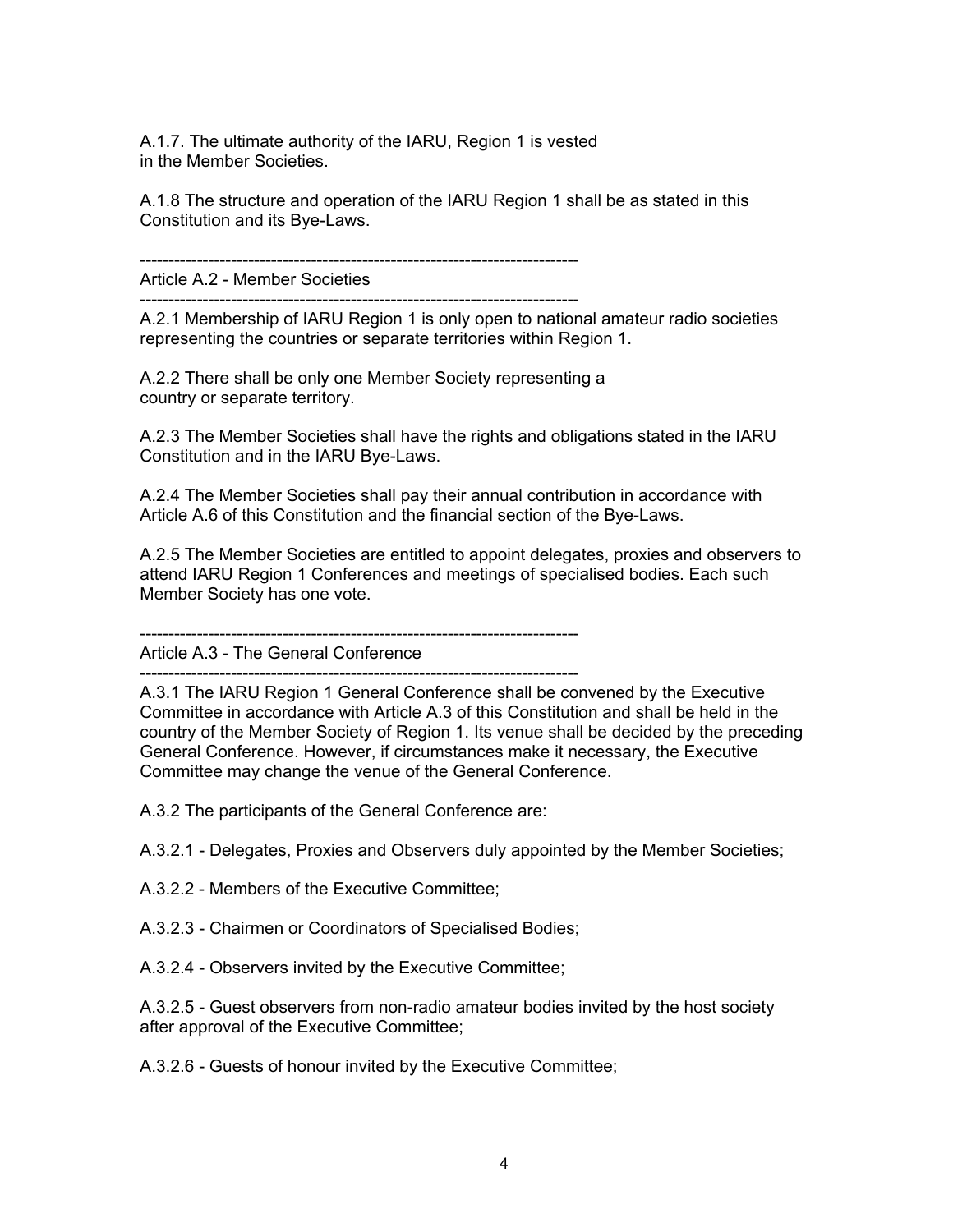A.3.2.7 - Guests of honour invited by the host society after informing the Executive **Committee** 

A.3.3 - Decisions taken at General Conference may be by votes as defined in this Constitution and its Bye-Laws.

A.3.4 - The highest authority of the General Conference is the Plenary Meeting.

A.3.5 - Convening, holding and reporting on General Conferences are subject to procedures described in the Bye-Laws.

----------------------------------------------------------------------------- Article A.4 - The Executive Committee

-----------------------------------------------------------------------------

A.4.1 The Executive Committee is the general executive and managing body and it shall have full executive powers between General Conferences. These powers may not be delegated, and members of the Executive Committee individually and severally carry the collective responsibility for the proper management of the affairs of IARU Region 1 as defined below (A.4.3)

A.4.2 The Executive Committee consists of a President, a Vice President, a Secretary, a Treasurer and five Ordinary Members.

A.4.3 The Executive Committee shall:

A.4.3.1 - be responsible for examining all recommendations and resolutions adopted at General Conferences and meetings of specialised bodies and deciding upon the best method of implementing them;

A.4.3.2 - meet together as required between General Conferences to examine the overall amateur radio situation in IARU Region 1 and worldwide and to take such action, in accordance with the Constitution and Bye-Laws, as may be considered necessary and desirable;

A.4.3.3 - appoint to the IARU Administrative Council the two members of the Executive Committee as well as their deputies;

A.4.3.4 - maintain liaison with the Member Societies, the specialised bodies, the IARU Administrative Council, the IARU International Secretariat and the other IARU Regions in order to achieve efficient coordination;

A.4.3.5 - maintain liaison with the International Telecommunication Union and other international organisations dealing with radio communication or related matters;

A.4.3.6 - where appropriate and possible, arrange amateur radio events and issue relevant publications in support of the Amateur Service and Amateur-Satellite Service.

A.4.4 The President of the Executive Committee shall have supervision over the policy and business of IARU, Region 1. He shall preside at meetings of the Executive Committee. At General Conferences he acts as the Chairman of the Conference and presides at the Plenary Meetings.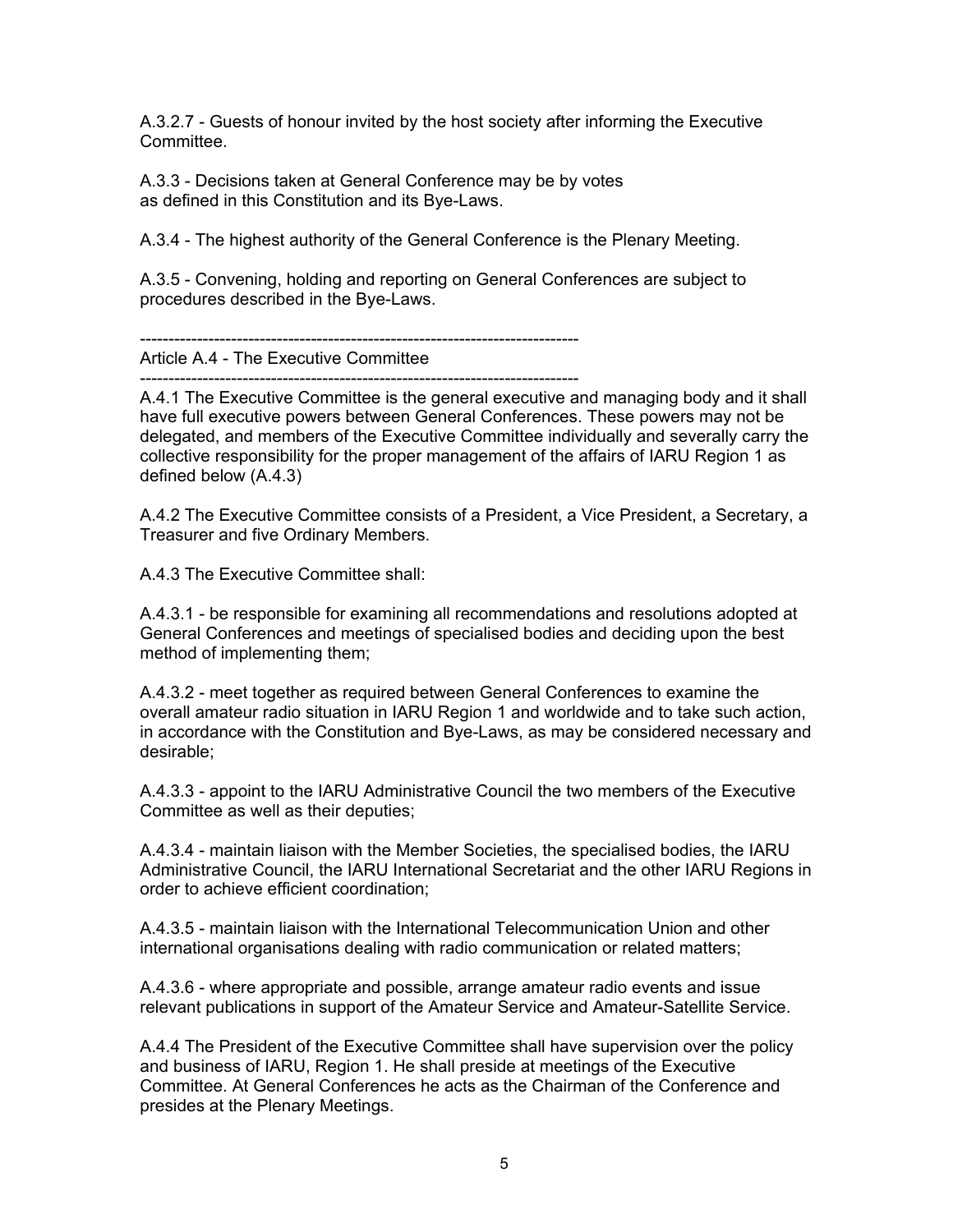A.4.5 The Vice-President shall preside at the Executive Committee meetings in the absence of the President. At a General Conference he acts as Conference Vice-Chairman.

A.4.6 The Secretary shall be responsible for conducting all the routine business of IARU Region 1 as well as for the supervision of the IARU Region 1 Office. He shall maintain a record of all actions taken and keep proper Minutes of Meetings of the Executive Committee. He shall act as Conference Secretary at a General Conference and shall act as Secretary at meetings of permanent Committees held in between General Conferences. The Secretary is entitled to delegate the actual minute taking to the Office Manager and/or other assistants when this is deemed necessary by the Executive Committee. He shall maintain close relationship with Member Societies, Specialised Bodies, the IARU Administrative Council, the IARU International Secretariat, the other IARU Regions and the ITU.

A.4.7 The Treasurer shall be responsible for all funds belonging to IARU Region 1. He shall maintain proper accounts and shall submit to each Executive Committee meeting and to each General Conference, a comprehensive financial statement covering the preceding period and his recommendations regarding the future financial policy. He is responsible for collecting the financial contributions from the Member Societies.

A.4.8 At the Final Plenary Meeting of each General Conference the Member Societies shall elect the Executive Committee.

A.4.8.1 Its members shall be licensed radio amateurs and from different Member Societies.

A.4.8.2 The election procedure is described in the Bye-Laws.

A.4.9 The Executive Committee shall have power to fill a casual vacancy. This person must be a licensed radio amateur belonging to a different Member Society from those already represented on the Executive Committee.

A.4.10 If the President is absent from a General Conference, the Vice-President will take his place as Conference chairman.

A.4.10.1 If both the President and Vice-President are absent, the first Plenary Meeting shall elect a Conference Chairman for the duration of the General Conference.

A.4.11 The Executive Committee shall have the power to invite the attendance of any person with special knowledge of a particular subject to attend a meeting of the Committee.

A.4.12 The presence of five members of the Executive Committee including the President or the Vice-President at a properly convened meeting shall constitute a quorum.

A.4.13 The period of office of the Executive Committee shall be from the last day of the calendar month following the end of the General Conference at which it is appointed until the penultimate day of the calendar month following the next Conference.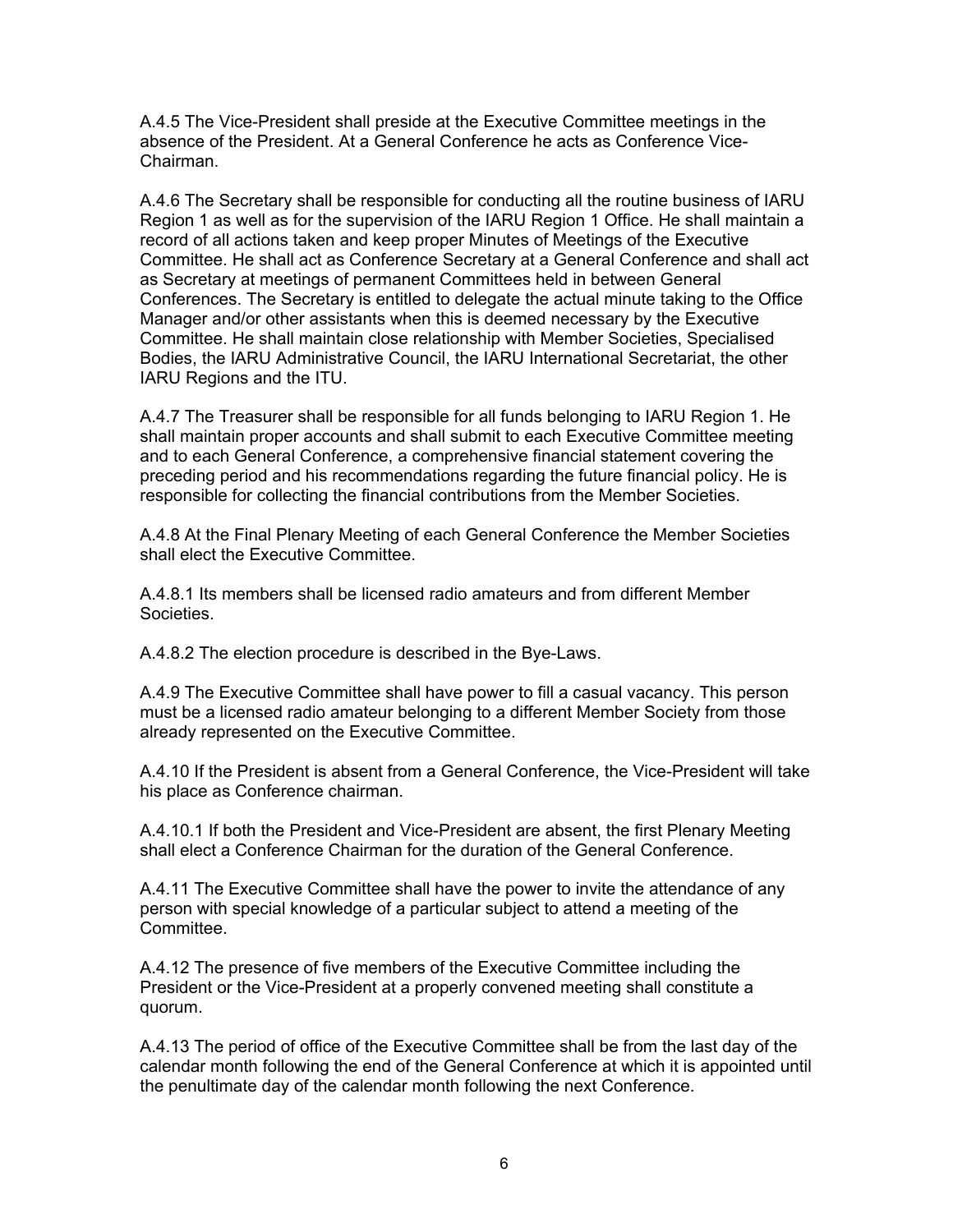A.4.14 Each Executive Committee member shall normally serve no more than three consecutive terms of office. One term of office is the period of office as defined in A.4.13. Exceptionally (for example when a particular EC member has unique skills which need to be retained for the time being on the EC) the outgoing Executive Committee may recommend to the General Conference that that member of the EC should be allowed to stand for election for a further term of office in excess of the three consecutive terms. The justification for such exceptional circumstances shall be explained to the General Conference by way of a paper from the Executive Committee and the decision of Conference on the matter shall be by a simple majority of those voting.

Article A.5 - Specialised Bodies

----------------------------------------------------------------------------- A.5.1 The General Conference may set up specialised bodies to work either for the duration of the General Conference or to work between General Conferences on specialised subjects. They may be established as Committees, Working Groups and Coordinators for the short-term or long-term according to needs.

A.5.2 The period of office of specialised bodies shall be the same or less than that of the Executive Committee.

A.5.3 The terms of reference, structure and work of the specialised bodies are defined in the Bye-Laws.

-----------------------------------------------------------------------------

-----------------------------------------------------------------------------

Article A.6 - Finances

-----------------------------------------------------------------------------

A.6.1 The annual contribution to be paid by each Member Society shall be calculated based on the numbers of licensed radio amateurs who are members of the Society

A.6.2 The amount of the annual contribution shall be decided upon at the General **Conference** 

A.6.3 The funds so obtained can be used only for the objectives of IARU Region 1.

A.6.4 Special funds may also be created from contributions and/or donations. Such funds can only be used for the purposes for which they have been established.

A.6.5 Financial matters are subject to the procedures stated in the Bye-Laws.

-----------------------------------------------------------------------------

Article A.7 - Amendments

-----------------------------------------------------------------------------

A.7.1 This Constitution shall only be amended by a decision of a least a two-thirds majority of the total number of the IARU Region 1 Member Societies which are eligible to vote, by voting procedures as stated in the Bye-Laws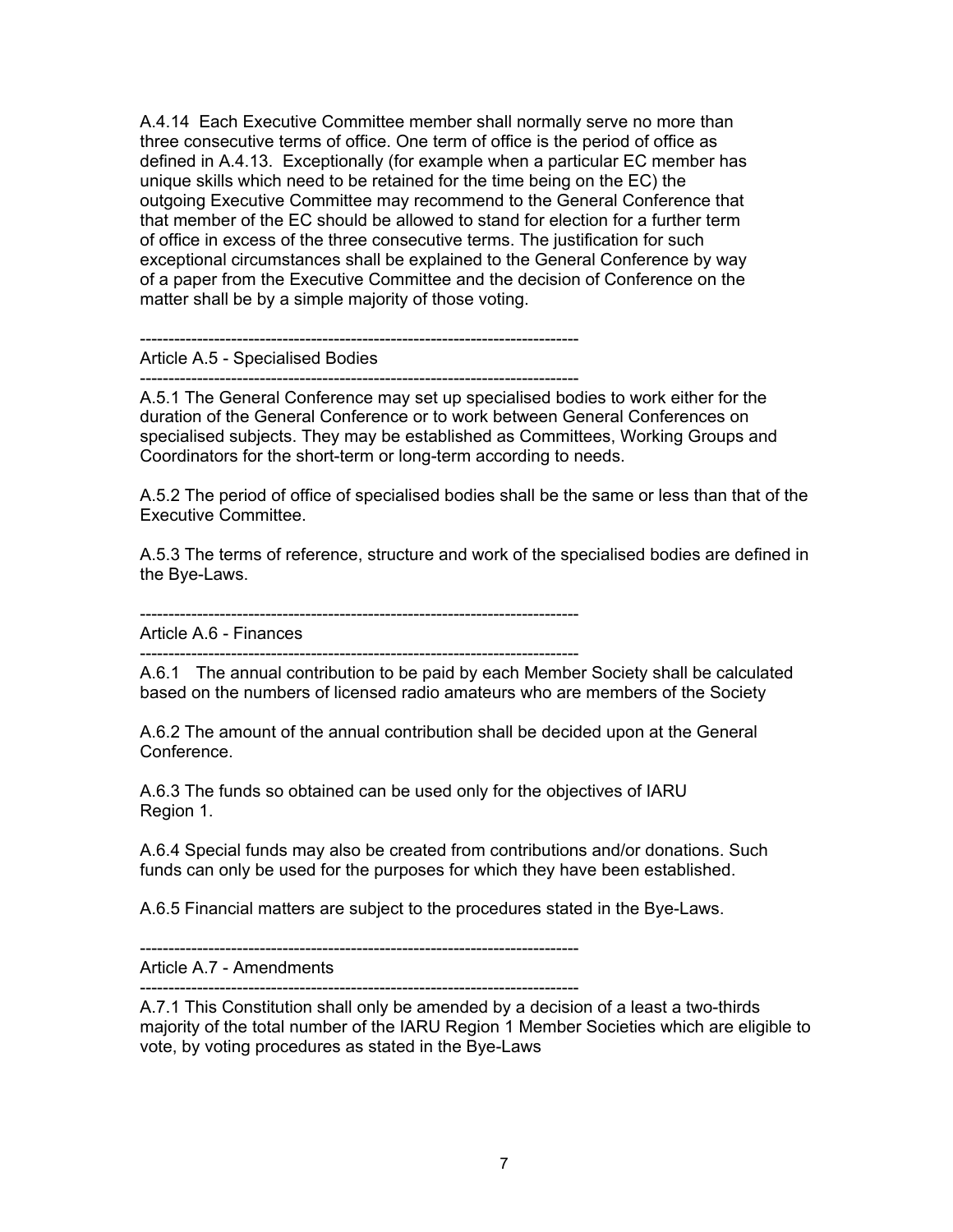A.7.2. The Bye-Laws shall only be amended by a decision of a simple majority of the total number of the IARU Region 1 Member Societies which are eligible to vote, by voting procedures as stated in the Bye-Laws

A.7.3. Eligibility to vote is defined in the Bye-laws (Section 6.7)

## **B. BYE-LAWS**

----------------------------------------------------------------------------- Section B.1 - IARU Region 1 General Conference

----------------------------------------------------------------------------- B. 1.1 An advance announcement about the General Conference, including a call for papers must be distributed by the Executive Committee at least 12 months before the scheduled date of the General Conference.

B.1.2. The Secretariat must be notified by the Member Societies about the number of participants not later than 9 months before the scheduled date of the General Conference.

B.1.2.1 Six months before the scheduled date of the General Conference the Secretariat shall distribute the final attendance forms which shall be returned by the Member Societies, duly filled-in and signed by a Member Society official, to the Secretariat not later than four months before the scheduled date of the General Conference.

B.1.3 Delegates, Proxies and observers are accredited provisionally until their credentials have been examined by the Credentials and Finance Committee and are approved by the Plenary Meeting.

B.1.4 Documents for the work of the General Conference may be submitted by the Member Societies, the Executive Committee, the Specialised Bodies, the Administrative Council, the International Secretariat and the other IARU Regions.

B.1.4.1 Such documents should reach the Secretariat not later than 7 months prior to the scheduled date of the General Conference. They may be submitted by electronic means, telefax, electronic-mail or similar services, as indicated by the Secretariat.

B.1.5 Only official papers and proposals for the work of the General Conference shall be considered as conference documents and will be so numbered and included into the Agenda of the General Conference. They must be written in English and bear the official signature of the Member Society or official IARU body sending in the document and they may be signed by the author. The paper should show its origin, subject and suggested processing route (eg which Committee).

B.1.6 Papers of a general informative nature which do not contain proposals may be distributed by their originators directly to the General Conference participants, after informing the Conference Secretariat. They are not numbered and they do not appear on the official list of conference documents nor on the Conference Agenda. Originators of such papers must themselves supply sufficient copies for distribution.

B.1.7 In case of dispute on the status of any paper presented to the General Conference, the decision of the Plenary Meeting shall be final.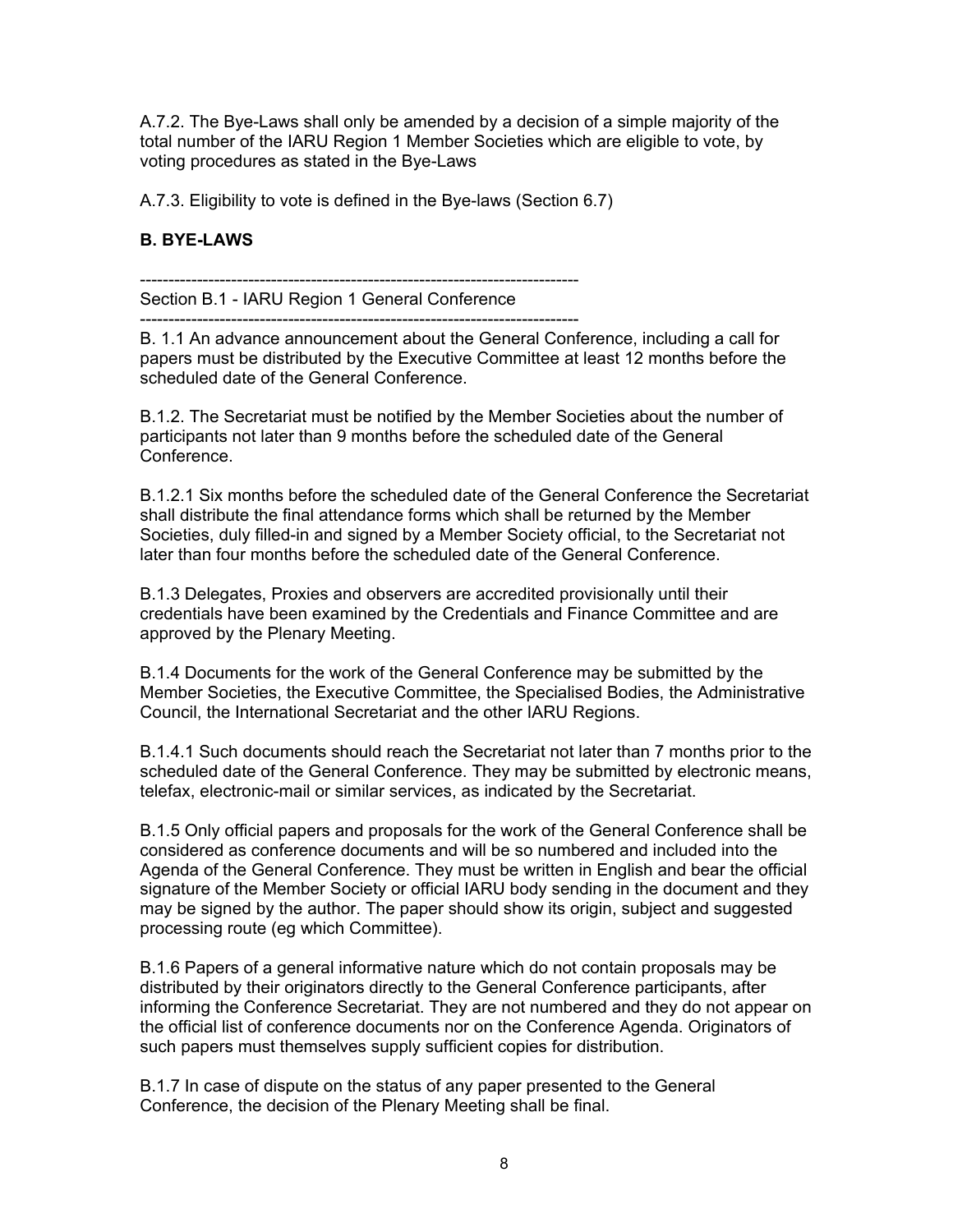B.1.8 The Secretariat shall distribute at least 5 months before the scheduled date of the General Conference at least one set of conference documents to all Member Societies, the Executive Committee and Chairmen or Coordinators of Specialised Bodies.

B.1.9 The Secretariat shall distribute an additional set of conference documents at least 3 months before the scheduled date of the General Conference for delegates and observers whose participation has been finally confirmed by the Member Societies and other bodies.

B.1.10 No proposals generated after the 7 months deadline may be accepted for the conference work, except in cases where the delay was caused by evident external circumstances and provided this proposal is of significant importance for the Amateur Service or the Amateur-Satellite Service. The decision whether such papers will be accepted will be taken by the Executive Committee.

B.1.11 No new document containing proposals can be made once the General Conference has been opened and the Agenda has been approved. However, originators may at any time amend or withdraw their own proposals and other participants may issue documents providing for amendments to the already presented official conference documents at any stage. Such documents must be written in English and delivered to the Conference Secretary as early as possible.

B.1.11.1 If the amendment to an existing document differs from such an extent to the original topic that it falls under another working body, it may be rejected, unless the Conference decides otherwise.

B.1.12 Plenary meetings are chaired by the Conference Chairman and at least three Plenary Meetings are mandatory.

B.1.12.1 - on the first day to open the General Conference and approve the agenda, to establish Conference Committees and other Specialised Bodies and to elect their Chairmen and/or Secretaries;

B.1.12.2 - on the second day of the General Conference to receive and consider the report of the Credentials and Finance Committee on credentials;

B.1.12.3 - on the last day of the General Conference to receive and to consider the reports, recommendations and/or resolutions from the conference committees, to elect the Executive Committee and Chairmen, Coordinators of Specialised Bodies working in between General Conferences and at the following General Conference; to decide upon the venue for the next General Conference and to close the present one.

B.1.12.4 Other Plenary Meetings may be convened by the Conference Chairman, if required.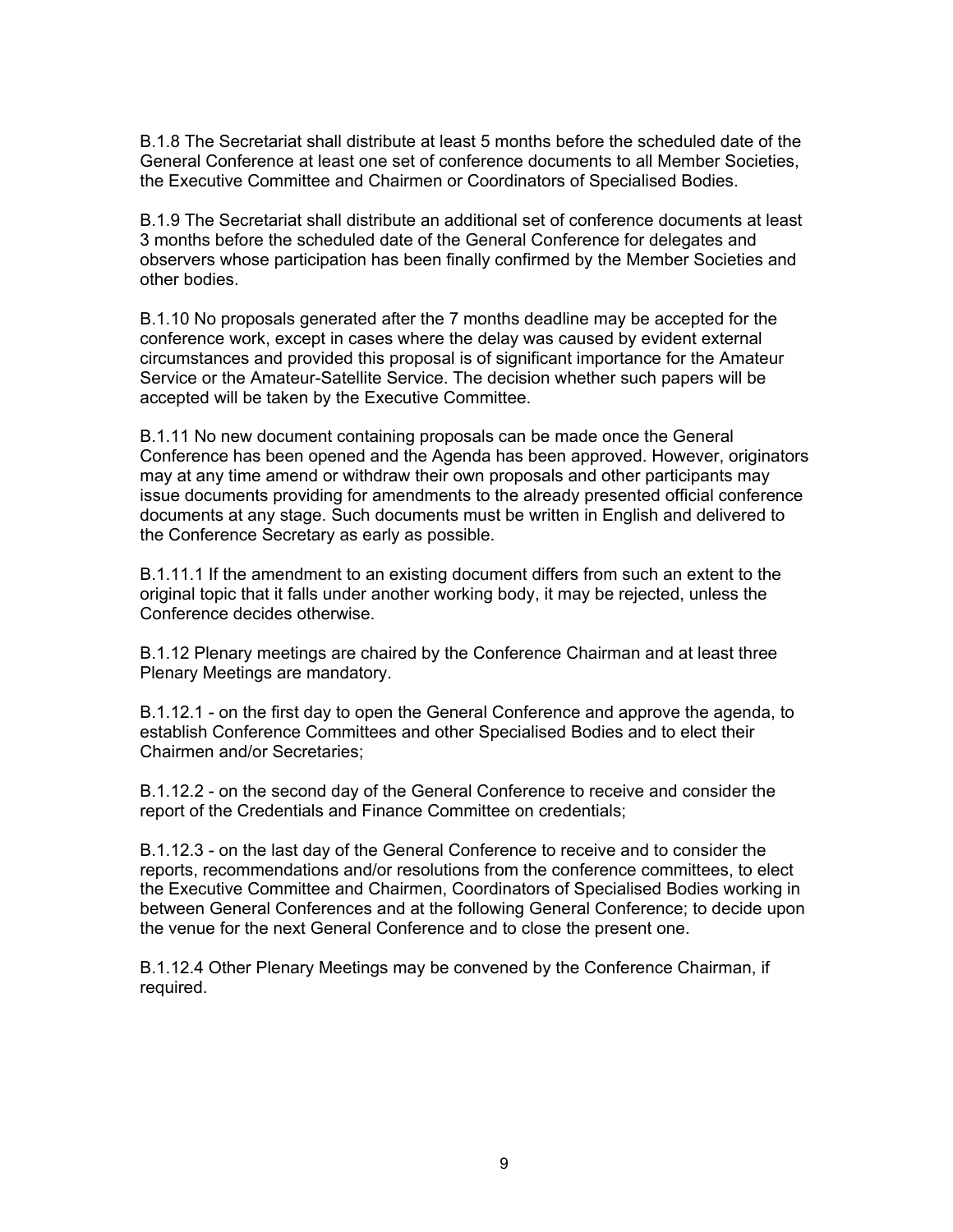## TABLE 1. - TIMETABLE FOR CONVENING A GENERAL CONFERENCE

-------------------------------------------------------

### MONTHS PRIOR TO SCHEDULED DATE PROCEDURE ACTION BY

#### 12

Advance note of the convening of a General Conference **Secretariat** 

12 Call for working papers. **Secretariat** 

### 9

Notification of number(s) of participants from each Member Society Member Societies

## 7

All documents qualified for inclusion in the Agenda of the General Conference must have been received by the Secretariat Rule B.1.4.1 of the Bye-Laws

## 5

Distribution of a minimum of 1 set of Conference documents to each Member Society and to E.C and Chairmen or Coordinators of Specialised Bodies **Secretariat** 

### 4

Final attendance forms, duly completed and returned to the Secretariat Member Societies

3

Distribution of a set of Conference documents to each Delegate & Observer confirmed by the Member Societies **Secretariat** 

B.1.13 The General Conference comprises the following Committees:

B.1.13.1 - the Steering Committee (C.1)

- B.1.13.2 the Credentials and Finance Committee (C.2)
- B.1.13.3 the General Administrative and Organisational Committee (C.3)
- B.1.13.4 the permanent HF Committee (C.4)
- B.1.13.5 the permanent VHF/UHF/MICROWAVES Committee (C.5)
- B.1.13.6 the Election and Ballot Committee (C.6)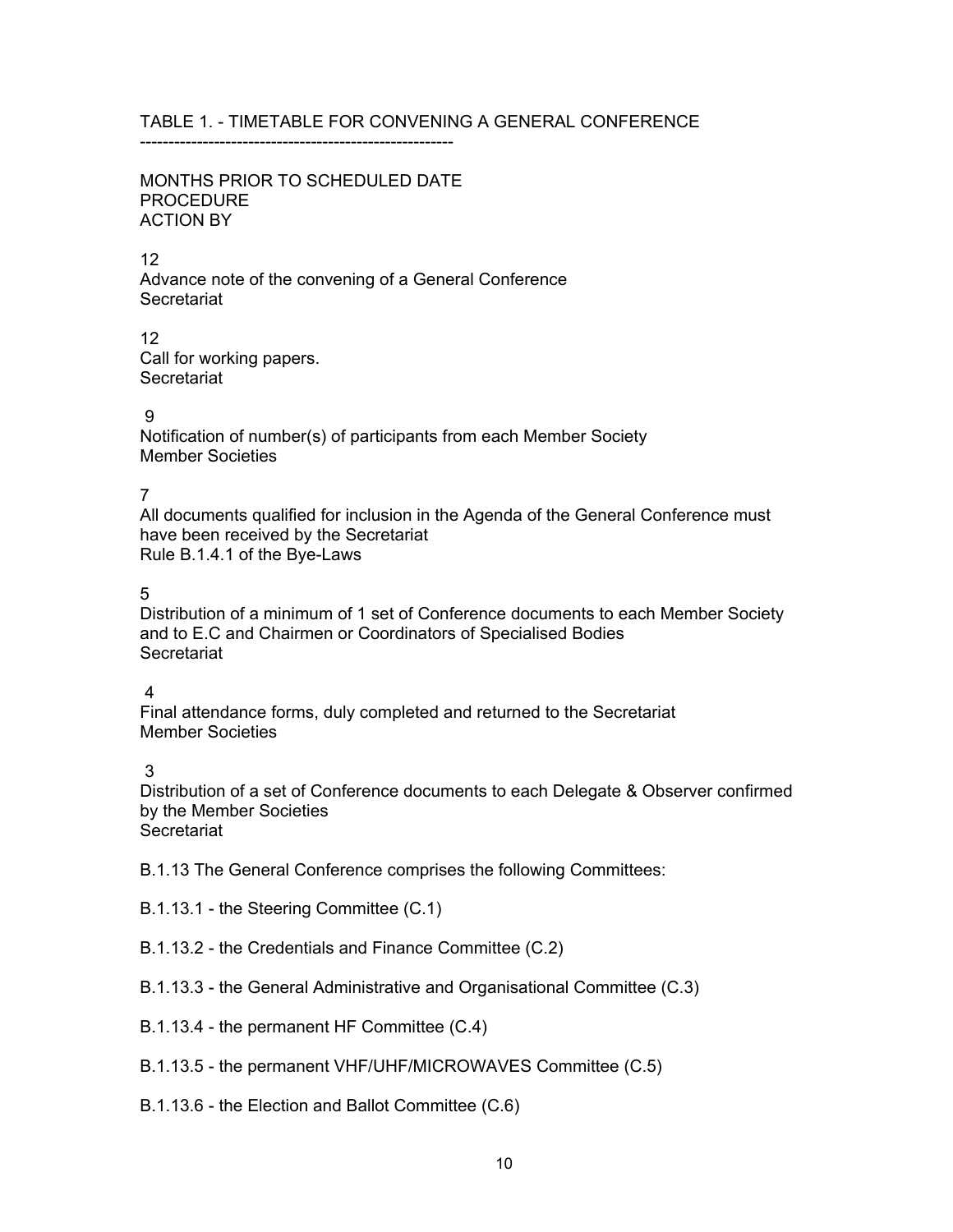B.1.13.7 - other Committees or Working Groups, set up for the duration of the General Conference only.

B.1.14 The Steering Committee consists of the Executive Committee and (in an advisory capacity) Chairmen of the Conference Committees. It coordinates the work of all conference bodies. The committee is chaired by the Conference Chairman and meets as often as necessary.

B.1.15 The Credentials and Finance Committee shall be elected at the first Plenary Meeting. It shall consist of an elected chairman and not more than one delegate from each of six different Member Societies. The President, Treasurer and Secretary of the Executive Committee shall be ex-officio members of this Committee to provide information.

B.1.15.1 Delegates elected to this Committee shall not be replaced. Other heads of delegations shall be entitled to participate as observers as far as the examination of the IARU Region 1 financial situation is concerned. Other Conference participants are not entitled to attend the meetings of this Committee.

B.1.15.2 The purpose of this Committee is:

(a) to examine and to verify credentials to the General Conference, to establish the rights to vote and to give a report to the Plenary Meeting on the second day of the General Conference.

(b) to examine the financial situation of IARU Region 1 and give a report on the last day of the General Conference.

B.1.15.3 This Committee shall act only for the duration of the General Conference.

B.1.16 The General Administrative and Organisational Committee meetings may be attended by any conference participants; participants' rights shall depend upon their status at the General Conference.

B.1.16.1 This Committee is chaired by a Chairman elected at the first Plenary Meeting.

B.1.16.2 This Committee shall discuss matters and proposals related to;

(a) Administration and Organisation;

- (b) Conferences and Meetings;
- (c) Cooperation with other organisations;

(d) All other matters, except those that belong to the Terms of Reference of other committees.

B.1.16.3 This Committee reports to the Final Plenary Meeting and shall only act for the duration of the General Conference.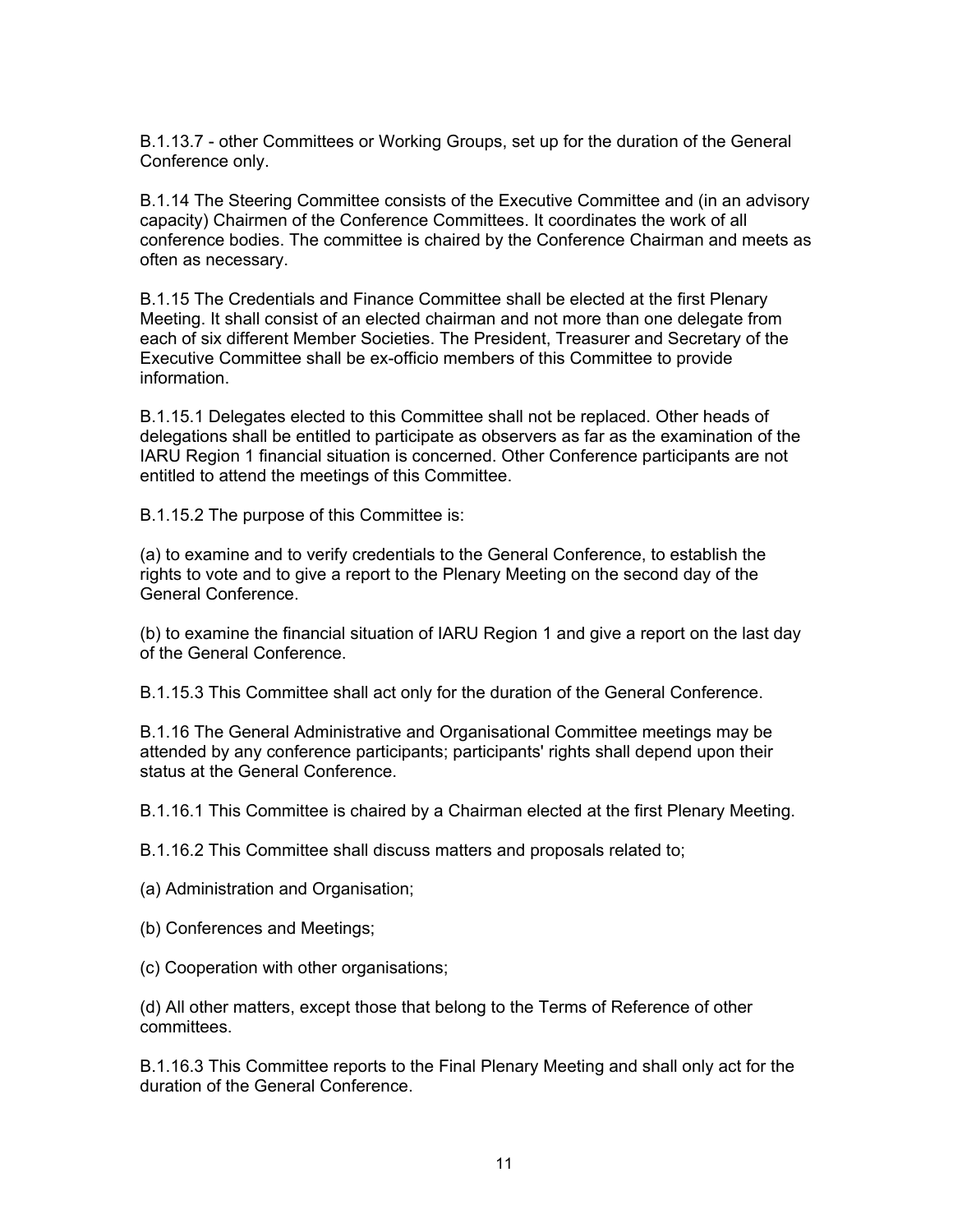B.1.17 The permanent HF Committee meetings may be attended by each conference participant; participants' rights shall depend upon their status at the General Conference.

B.1.17.1 This Committee is chaired by its Chairman elected at the Final Plenary of the previous General Conference. His term of office shall be the same as for the Members of the Executive Committee.

B.1.17.2 The purpose of this Committee is to examine matters and proposals related to the use of the part of the radio frequency spectrum below 30 MHz.

B.1.17.3 This Committee reports to the Final Plenary Meeting of the General Conference and to the Executive Committee between General Conferences.

B.1.18 The permanent VHF/UHF/MICROWAVES Committee. The purposes and functions of this Committee are similar to those mentioned in Section B.1.17 for the permanent HF Committee, except that this Committee deals with matters and proposals related to the radio frequency spectrum above 30 MHz.

B.1.19 The Election and Ballot Committee shall be elected at the first Plenary Meeting and shall consist of a Chairman and two members which shall be duly accredited delegates from different Member Societies. None of them shall be a member of the Executive Committee, Chairmen of Specialised Bodies or a candidate for election.

B.1.19.1. The purpose of this Committee is to arrange the Elections as per Section B.5 and all other secret ballots throughout the course of the work of the General Conference. This Committee reports to the Final Plenary Meeting and shall only act for the duration of the General Conference.

B.1.20 The General Conference may set up further committees and/or ad-hoc working groups, in accordance with the IARU Region 1 Constitution and its Bye-Laws, if the work of the General Conference so requires.

B.1.20.1 The General Conference Committees C.3 and C.4 shall not be convened at the same time.

B.1.21 A Member Society which for financial reasons is unable to send a delegate to the General Conference may apply for financial assistance from IARU Region 1 funds. The application for such assistance must reach the Executive Committee at least 7 months before the scheduled date of the General Conference. Later applications shall only be considered in a case of emergency at the discretion of the Executive Committee. The financial assistance given out of IARU Region 1 funds shall be limited in each case to one single delegate from a Member Society and only if otherwise such a Member Society would be unable to have one single delegate participate in the General Conference. The amount shall depend on available financial resources and the total number of applications received and shall be determined by the Executive Committee.

B.1.22 Minutes of the Final Plenary Meeting shall be distributed to the participants of the General Conference within 30 days after the date of closing the General Conference. Comments and/or corrections on the minutes shall reach the Conference Secretary not later than 60 days after the General Conference.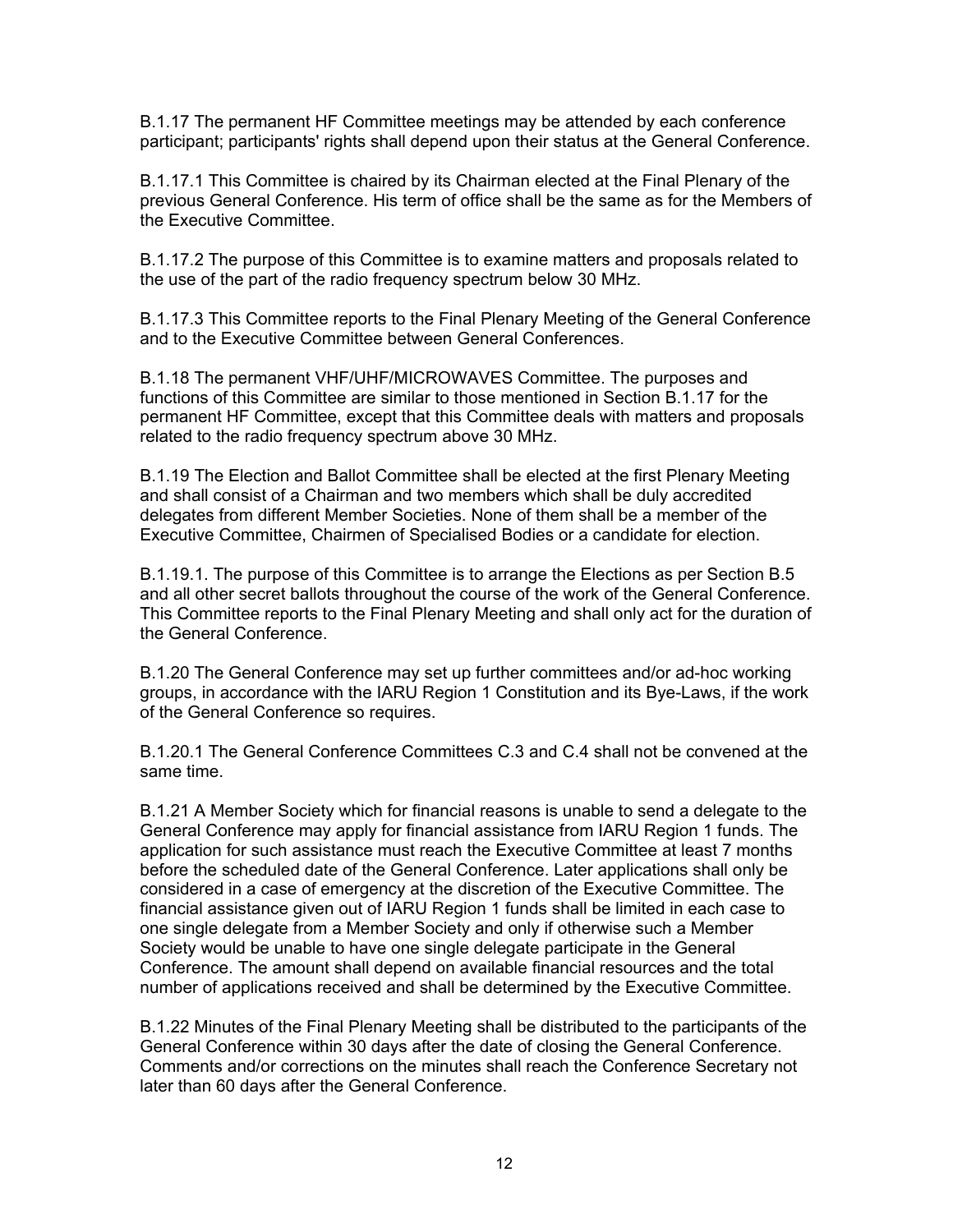B.1.22.1 A Report of the General Conference, including all decisions, resolutions, recommendations, and other information essential to reflect the course of the General Conference, should be distributed to all Member Societies and Conference participants within 120 days after the closing date of the General Conference.

B.1.23 At the request of at least two-thirds of the total number of the IARU Region 1 Member Societies or of the Executive Committee, an Extraordinary General Conference may be convened. Such a Conference shall have a limited range of interests and be for a special purpose only. This Extraordinary General Conference has its power limited to its purpose and is not entitled to change or suspend any part of the IARU Region 1 Constitution and its Bye-Laws.

----------------------------------------------------------------------------- Section B.2 - The Executive Committee

-----------------------------------------------------------------------------

B.2.1 All members of the Committee shall assume specific tasks and responsibilities. Each member shall be prepared to report on the particular subject delegated to him, to propose relevant actions and to take part in implementing them. In connection with his responsibilities the member of the Executive Committee shall be kept informed by the IARU Region 1 Office on all events and actions. He shall be consulted before any action on the relevant subject is taken.

B.2.2. Meetings of the Executive Committee are convened by the President. Their dates should be published well in advance to give IARU bodies and officers the opportunity to present their papers to be considered by the Meeting.

B.2.3 The President is entitled to convene a special Meeting at short notice, but in any case not less than three weeks, if extraordinary circumstances so require.

B.2.4 Decisions at Executive Committee Meetings shall be on the basis of general consensus. However, if at least two members wish a vote to be taken, open or secret, decisions will be by a simple majority of votes. In the case of a tie the proposal or amendment is considered rejected.

B.2.5 Between meetings decisions preferably will be taken by electronic means, i.e. telephone, telefax or electronic mail.

B.2.6 Expenses incurred in connection with activities of the Executive Committee, as described in the IARU Region 1 Constitution and its Bye-Laws and the expenses for maintaining the IARU Region 1 Office, are charged to IARU Region 1 funds, according to Article 6 of the Constitution.

B.2.7 Members of the Executive Committee and those persons from IARU Region 1 who are invited for official reasons to attend meetings of the Executive Committee, shall be entitled to claim all reasonable out-of-pocket expenses, including the cost of economy air fare.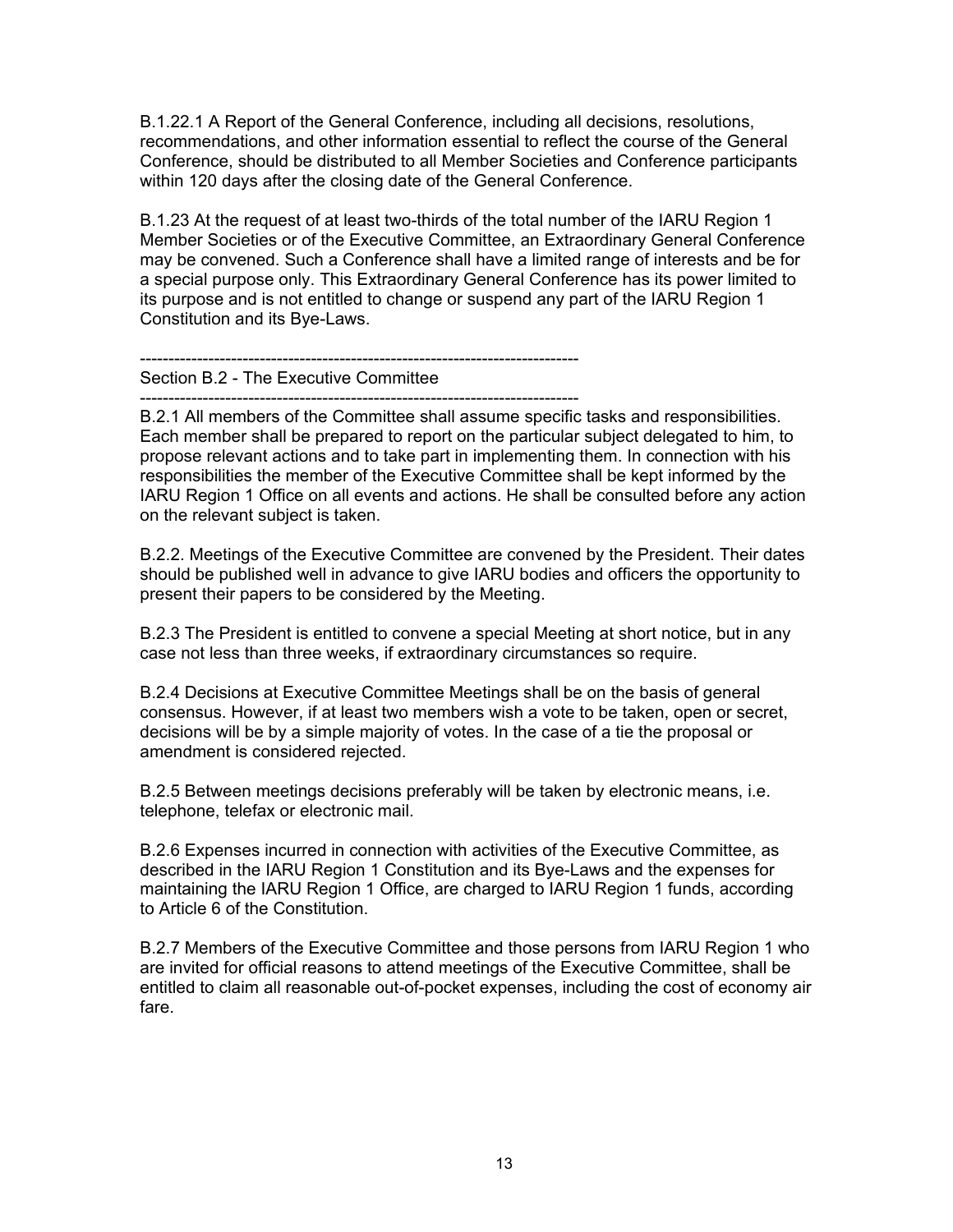B.2.8 Reimbursement of expenses, of persons, non members of the Executive Committee, who for official reasons and at the request of either the IARU or IARU Region 1 are attending meetings, conferences or study groups of international organisations, will be on the same basis as those mentioned in B.2.7, unless specific provisions have been agreed upon.

B.2.9 The Executive Committee may adopt procedures governing its internal activities in addition to those specified herein.

-----------------------------------------------------------------------------

Section B.3 - Specialised Bodies

-----------------------------------------------------------------------------

B.3.1 The IARU Region 1 may set up specialised bodies to act in an advisory capacity, with the aims of:

B.3.1.1 - exchanging experience related to their subjects;

B.3.1.2 - processing specialised materials and answering questions received from other IARU bodies;

B.3.1.3 - providing specialised consultation

B.3.1.4 - submitting specialised opinions, proposals and recommendations;

B.3.1.5 - participating in the organisation of IARU specialised events;

B.3.1.6 - undertaking specialised actions on behalf of Region 1.

B.3.2 - The specialised bodies may make proposals and recommendations which have to be approved by a General Conference or by the Executive Committee in between General Conferences. Depending on the subject these Proposals or Recommendations may have to be ratified subsequently by the General Conference.

B.3.3 These specialised bodies are formed as:

B.3.3.1 - Committees and their respective sub-committees;

B.3.3.2 - Working Groups and their respective sub-groups;

B.3.3.3 - one-man specialised coordinators, who for most purposes are considered to be equal to working groups.

B.3.4 These specialised bodies can be:

B.3.4.1 - short-term (eg Conference Committees, ad-hoc Working Groups etc) or

B.3.4.2 - long-term (permanent).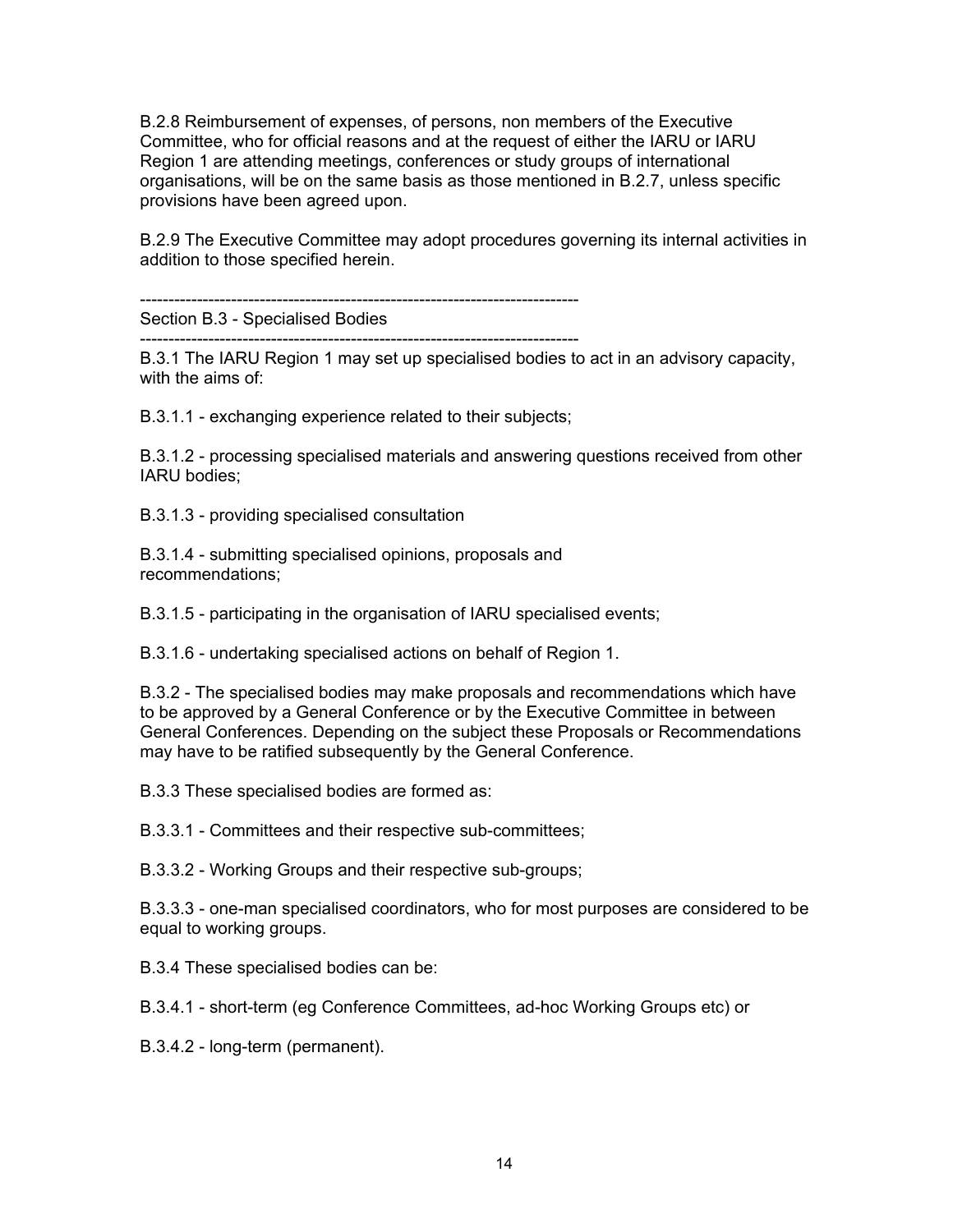B.3.5 The short-term bodies are those which act entirely within the duration of the event for which they have been formed, eg conference committees and ad-hoc groups, or those whose term is determined for a period of time expiring before the next Conference.

B.3.6 The short-term committees may be formed only by the General Conference. Their tasks are determined by, and they report to the Plenary Meeting of the General Conference. They may, if necessary, set up their own sub-committees and ad-hoc working groups, the existence of which cannot exceed the duration of their principal body.

B.3.7 The work of the short-term Committees is directed by Chairmen, who are elected by the General Conference.

B.3.8 The ad-hoc Working Groups may be called upon either by General Conference, or by any other body holding a meeting, aiming to consider a specific problem. Their tasks are determined by the body which calls upon them. The ad-hoc group reports to the body by which it has been appointed.

B.3.9 The work of the small ad-hoc groups is conducted by Chairmen appointed by the principal body.

B.3.10 The long-term specialised bodies are those whose term is not determined and which are intended to act between the General Conferences. These bodies are termed "permanent".

B.3.11 The permanent bodies can be set up only by the General Conference on a proposal made by a Member Society or by the Executive Committee. Such a proposal shall be accompanied by the opinion of the Executive Committee and, if necessary, and applicable, also by opinions of other already existing specialised bodies, interested in the subject.

B.3.12 Terms of Reference of the permanent specialised bodies are determined by the General Conference. In exceptional cases the Executive Committee may temporarily extend or restrict terms of reference of these bodies.

B.3.13.1 There are two permanent committees which are acting in an advisory capacity with the aim of considering policies and coordinating activities in the relevant parts of the radio frequency spectrum. They may set up sub-committees if necessary. The Chairman or Convenor of such a sub-committee, elected out of the participants on the main committee, reports to the Chairman of his main Committee and is entitled to claim reasonable out-of-pocket expenses only as per paragraph B.3.28.

The permanent HF Committee (C4) deals with matters relating to frequencies below 30 MHz;

The permanent VHF/UHF/Microwaves Committee (C5) deals with matters relating to frequencies above 30 MHz.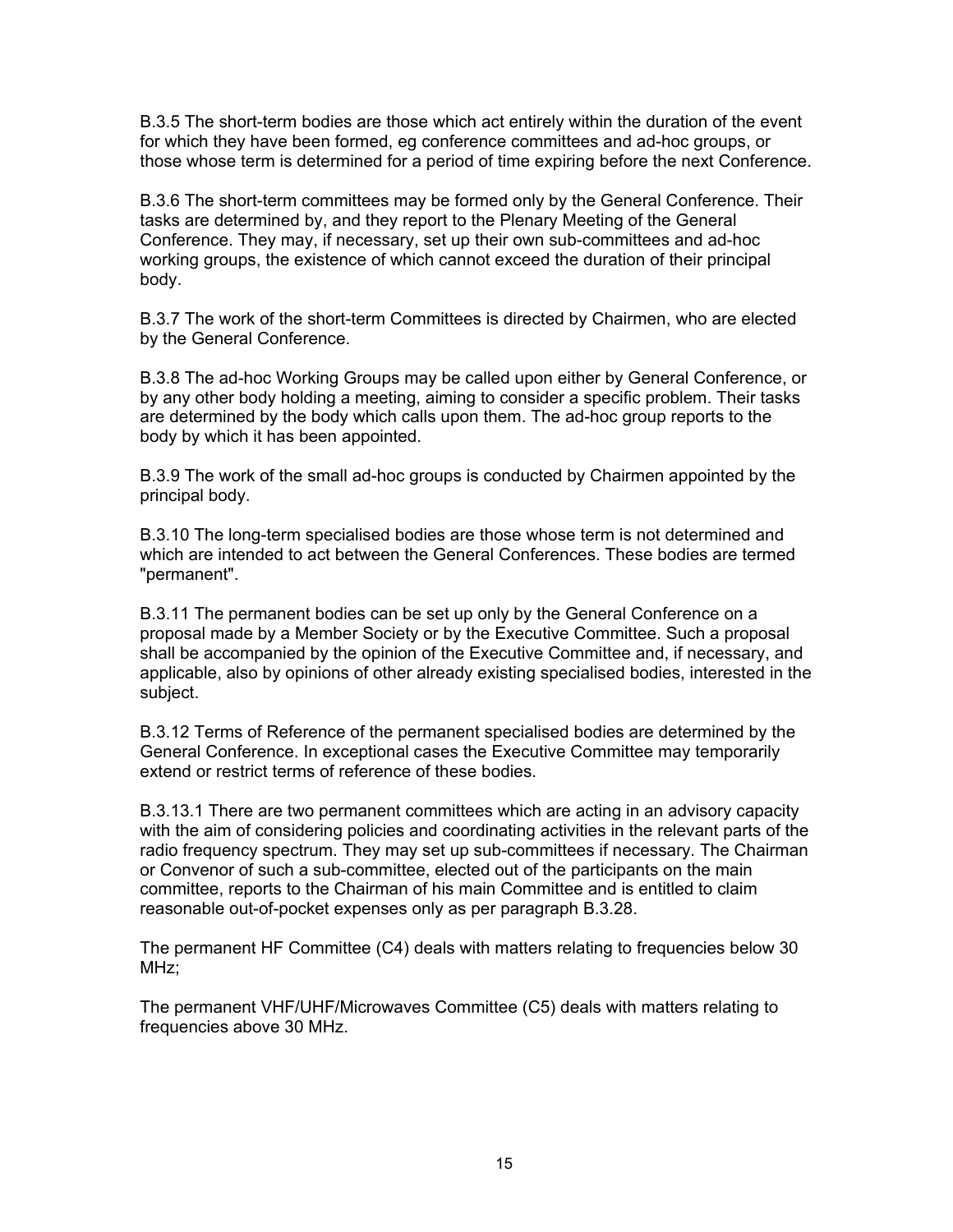B.3.13.2 There is a permanent External Relations Committee (ERC) consisting of members of the Executive Committee (EC) and Region 1 experts selected by the EC.

The ERC deals with the coordination of the Region 1 relations with non-amateur entities (international organisations e.g. ITU, CEPT) on matters of importance to the interests of the Amateur Services (e.g. spectrum organisation, licensing. . ) and with the delegation of Region 1 experts to meetings/conferences of these entities.

B.3.14 All IARU Region 1 Member Societies are entitled to participate in the work of the permanent committees.

B.3.15 The permanent working groups are formed according to needs. They are acting in an advisory capacity with the aim of coordinating particular activities of the Amateur Service and Amateur Satellite Service.

B.3.16 The permanent Working Groups consist of persons appointed by the Member Societies interested in the relevant activity.

B.3.17 The permanent Committees and working groups service in their relevant capacity at the General Conferences.

B.3.18 The work of the permanent specialised working bodies is directed by their Chairmen.

B.3.19 Chairmen of the permanent bodies are appointed by the General Conference, on proposals coming from the respective and already existing bodies and/or from the Member Societies.

B.3.20 The term of office of the Chairmen of the permanent bodies is the same as that of the members of the Executive Committee.

B.3.21 A permanent working body should process questions and matters in the shortest possible time and inform interested parties about its opinion.

B.3.22 The Chairman of a permanent body shall report to the General Conferences and annually to the Executive Committee. The report should contain the future plan for at least one year.

B.3.23 Permanent specialised bodies may hold their working meetings not more often than once a year; in the year when the General Conference is held the meetings are to be held within the framework of the General Conference.

B.3.23.1 Decisions taken at such meetings held between Conferences, which obtain a two-thirds majority of the Member Societies at such meetings represented, will become interim IARU Region 1 policy only after approval by the Executive Committee. They must be presented to the subsequent General Conference for ratification.

B.3.24 The Chairman must obtain agreement of the majority of the Member Societies of the permanent body represented at the meeting as to the venue and time of a planned meeting and the approval of the Executive Committee.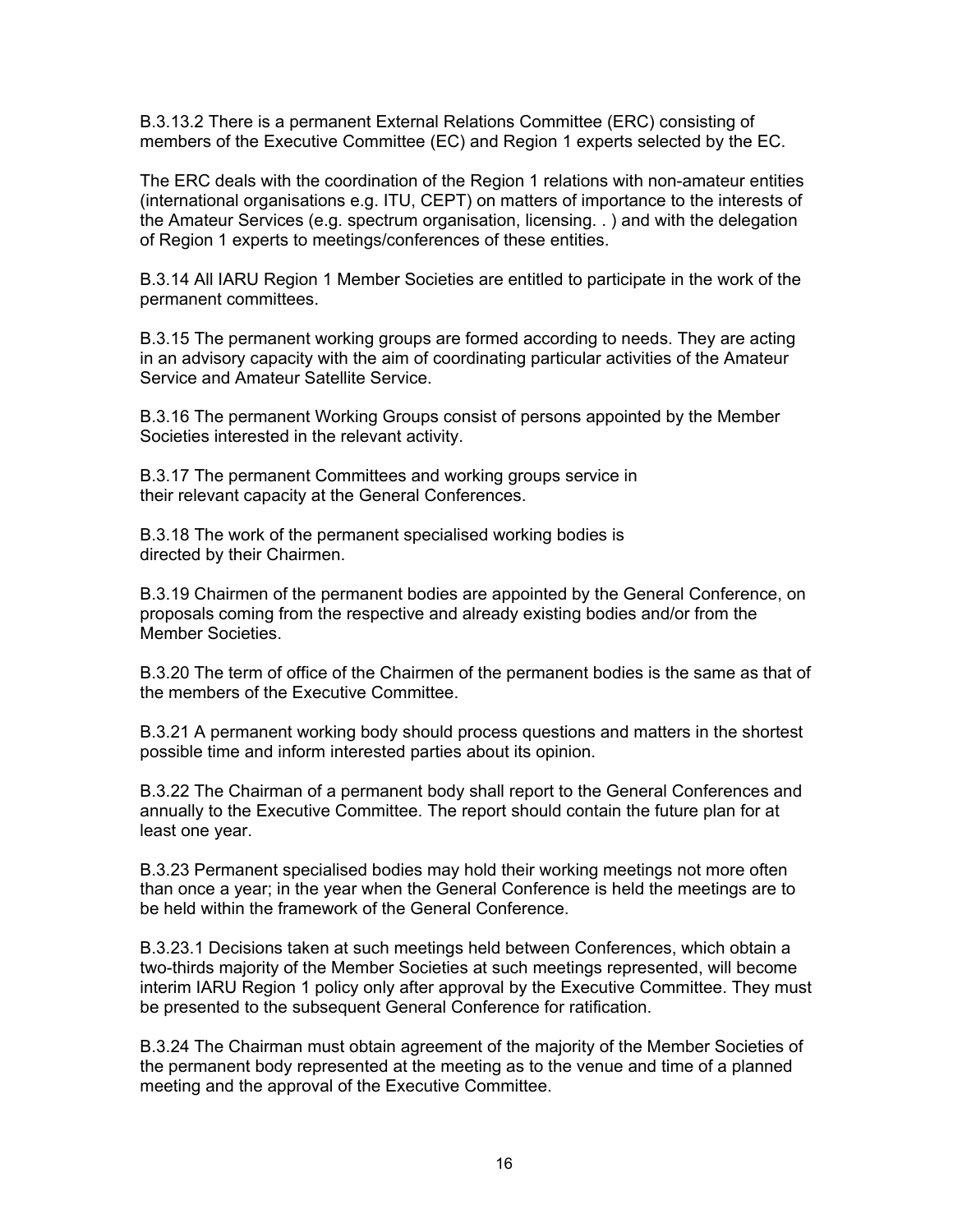B.3.25 The Chairman of the permanent specialised body must present to the Executive Committee for approval a budget related to the planned meeting. IARU Region 1 meets expenses of these meetings only in relation to renting of the meeting rooms and travel, plus food and accommodation for the Chairman of the permanent body. Expenses of the members of the permanent body are met by their own Member Societies.

B.3.26 For some meetings of the permanent specialised bodies the Executive Committee may provide recording and/or secretarial assistance.

B.3.27 For some meetings of the permanent bodies the Executive Committee may send its member or members for the purpose of liaison and advice.

B.3.28 The Executive Committee budgets for the yearly limit of expenses of the chairman of the permanent body or Coordinators'. Verified expenses are reimbursed by the Treasurer each year. This provision applies only to expenses directly related to postage, stationery, telecommunications, etc.

B.3.29 If the chairman of a permanent working body or a Coordinator is participating in the General Conference in his capacity at the expense of the IARU Region 1, he cannot simultaneously act as a delegate of his Member Society.

-----------------------------------------------------------------------------

Section B.4 - Voting Procedures -----------------------------------------------------------------------------

B.4.1 For a valid vote to be taken at any IARU Region 1 General Conference or a meeting of a specialised body, more than half of the delegations accredited to the particular General Conference or meeting must be present, constituting the quorum, unless other provisions of these Bye-Laws state otherwise.

B.4.2 Each Member Society has one vote at General Conference and specialised bodies meetings. The voting shall be done only by duly authorised delegates, present in person.

B.4.2.1 If a delegate cannot attend a meeting of committees and working groups being held simultaneously, his Member Society may replace him by another delegate from the same delegation, or may upgrade the status of its official observers.

B.4.3 Delegations, which cannot attend a meeting of Committees and Working Groups being held simultaneously, may authorise delegations of other Member Societies to speak and vote on their behalf at such meetings. The appropriate authorization shall be established in writing and duly signed by the head of the issuing delegation and handed over to the chairman of the meeting before its beginning.

B.4.4 Member Societies may appoint another Member Society, to vote by proxy on their behalf at General Conferences only.

B.4.5 No Member Society may hold more than one proxy vote.

B.4.6 Member Societies who wish to appoint another Member Society to vote by proxy on their behalf, must notify the Secretary at least 30 days before the opening of the General Conference, which Member Society has been appointed as proxy holder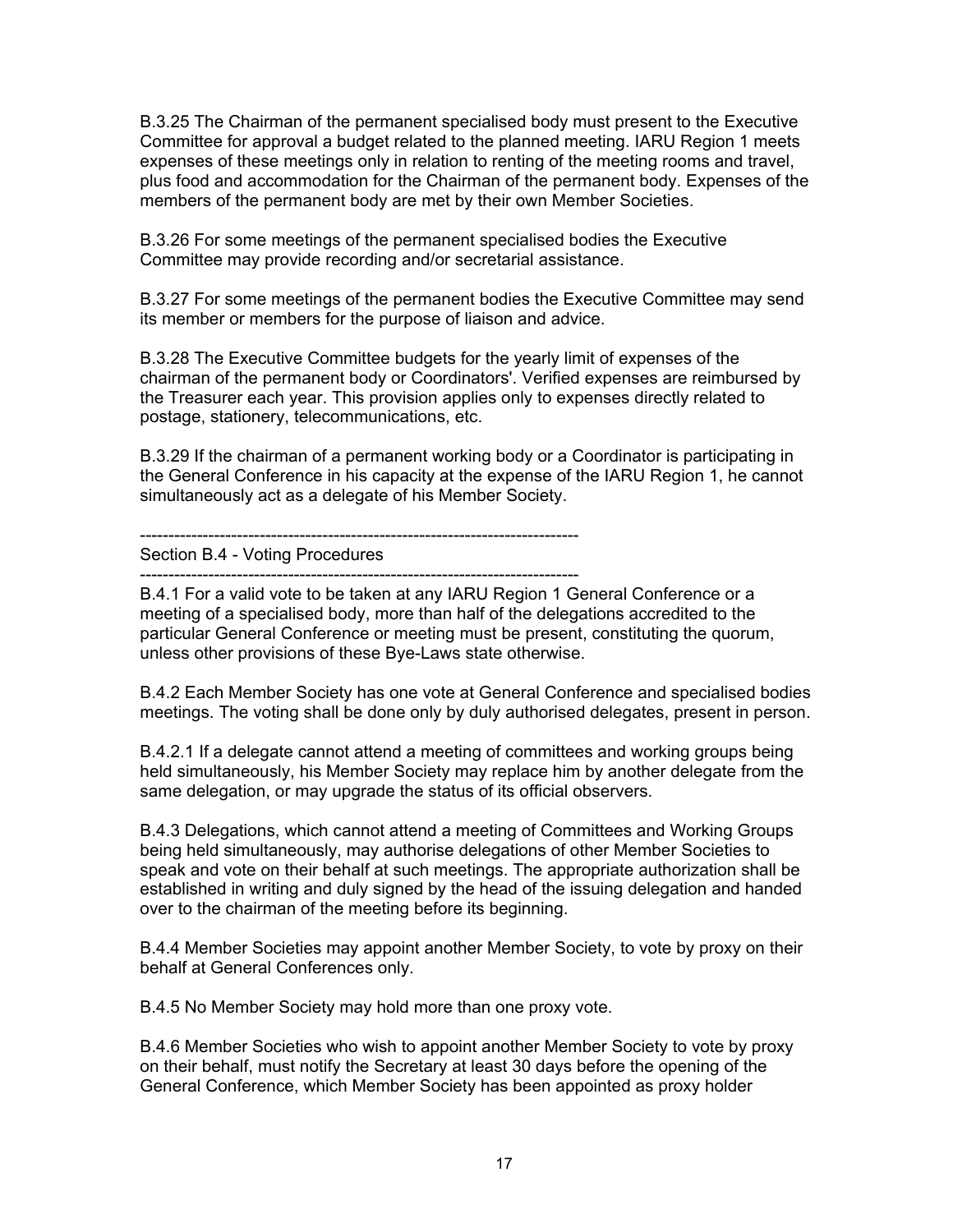B.4.7 Member Societies intending to send a delegation to the General Conference and having submitted the name(s) of their delegate(s), but due to circumstances beyond their control, are after all unable to send a delegation, may request another Member Society to accept their proxy.

B.4.7.1 The proxy as indicated in B.4.7. must be made known to the Conference Secretariat before the First Plenary meeting.

B.4.8 Member Societies leaving the General Conference before the beginning of the Final Plenary session may appoint another Member Society to vote on their behalf. This procedure shall not apply to the proxy they may hold. The appropriate authorisation shall be established in writing and duly signed by the head of the issuing delegation and handed over to the chairman of the Plenary before its beginning.

B.4.8.1 However they may give to the Secretary their completed voting paper for the election of the IARU Region 1 Executive Committee to be delivered to the chairman of the EBC at the appropriate time. This procedure applies also to the proxy they may hold.

B.4.8.2 As far as the election of the IARU Region 1 Executive Committee is concerned, Member Societies leaving the General Conference before the beginning of the Final Plenary session cannot appoint another member Society to vote on their behalf or use the proxy they may hold.

B.4.9 The delegation of a Member Society acting as proxy must hold a "Letter of Appointment" signed by an officer of the Member Society concerned.

B.4.10 For the purpose of voting:

B.4.10.1 - a simple majority shall consist of more than half of the Member Societies voting. Member Societies abstaining shall not be taken into account;

B.4.10.2 - a qualified majority shall consist of more than two thirds of the voting Member Societies;

B.4.10.3 - in case of a tie, a proposal or amendment shall be considered as lost;

B.4.10.4 - when the number of abstentions exceeds half of the number of votes cast (for and against plus abstentions), the matter under discussion shall be put on the table for further consideration at a future meeting, at which time abstentions shall not be taken into account. If the meeting so wishes the proposal or amendment may be withdrawn by the author for rewording.

B.4.11 Decisions taken at General Conferences shall be by a simple majority of votes except that decisions regarding financial matters shall require a two-thirds majority, and voting for Executive Committee appointments shall be on the basis of the numbers of votes cast for each candidate.

B.4.12 According to Article A.2.3 voting shall be compulsory whenever so stated, or at General Conferences and Meetings of permanent specialised bodies when at least two Member Societies request a vote to be taken.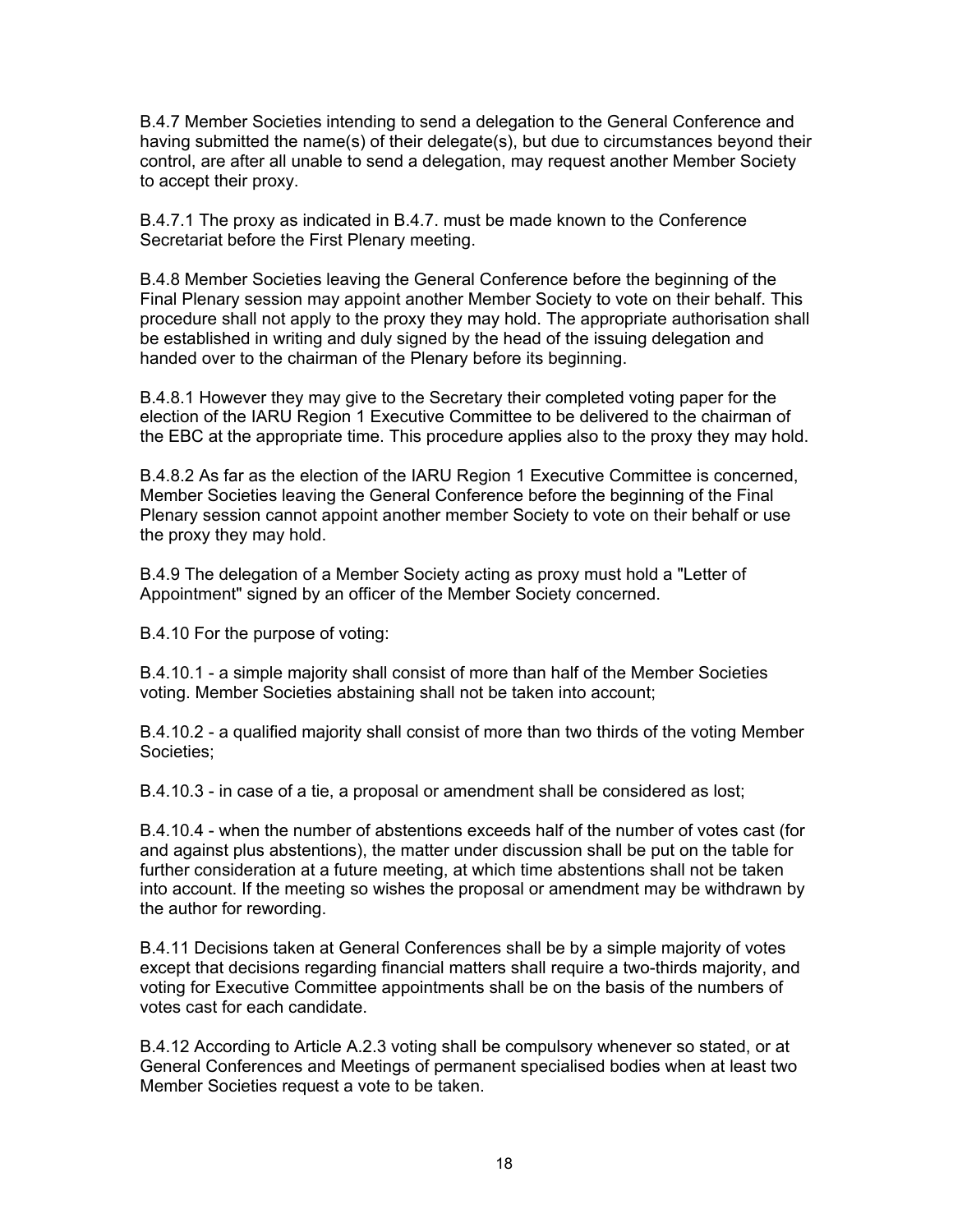B.4.13 Voting shall take place in one of the following ways:

B.4.13.1 - in between General Conferences or Meetings of Specialised Bodies: by postal vote (or e-mail or letter or telefax);

B.4.13.2 - at General Conferences or Meetings of specialised bodies:

(a) by show of hands, as a usual way (ordinary open ballot) , unless stated otherwise in these Bye-Laws or requested to be done otherwise by one Member Society and seconded by another Member Society.

(b) by roll-call in alphabetical order of the English names of Member Societies is so requested by at least two Member Societies

(c) by secret ballot, and if so requested by at least ten Member Societies.

B.4.13.3 Requests for any form of ballot other than (a) must be made before the ballot starts. If there is sufficient support for another form of ballot, requests for a secret ballot take priority over requests for a roll-call, and those in turn over an ordinary open ballot.

B.4.13.4 Postal voting shall be acceptable only when the General Conference or the Executive Committee considers it necessary to settle a specific matter.

B.4.14 Voting over an amendment takes priority over voting over the proposal itself.

B.4.14.1 If there are two or more proposals on the same matter they shall be put to the vote in the order in which they were presented unless the meeting decides otherwise. After each vote, the meeting shall decide whether or not the remaining proposals shall be voted on.

B.14.2 Once a valid vote has been taken on any matter at a meeting of any IARU Region 1 body, the proposal or amendment cannot be put to a vote again at the same meeting, irrespective of the voting procedure chosen.

-----------------------------------------------------------------------------

Section B.5 - Rules for the Election of the Executive Committee

-----------------------------------------------------------------------------

----------------------------------------------------------------------------- TABLE 2 - TIMETABLE FOR THE ELECTION OF THE E.C -----------------------------------------------------------------------------

Candidates for election to the EC should normally be notified to Conference delegates by way of a Conference paper, distributed three months prior to the Conference, and including a CV of the candidate and the name of the proposing Society.

In the case of candidates for the post of Treasurer, it is a requirement for candidates to be nominated by way of a Conference paper distributed three months in advance, as above. The recommending Society or group of Societies must certify that the candidate has the required qualifications for the post.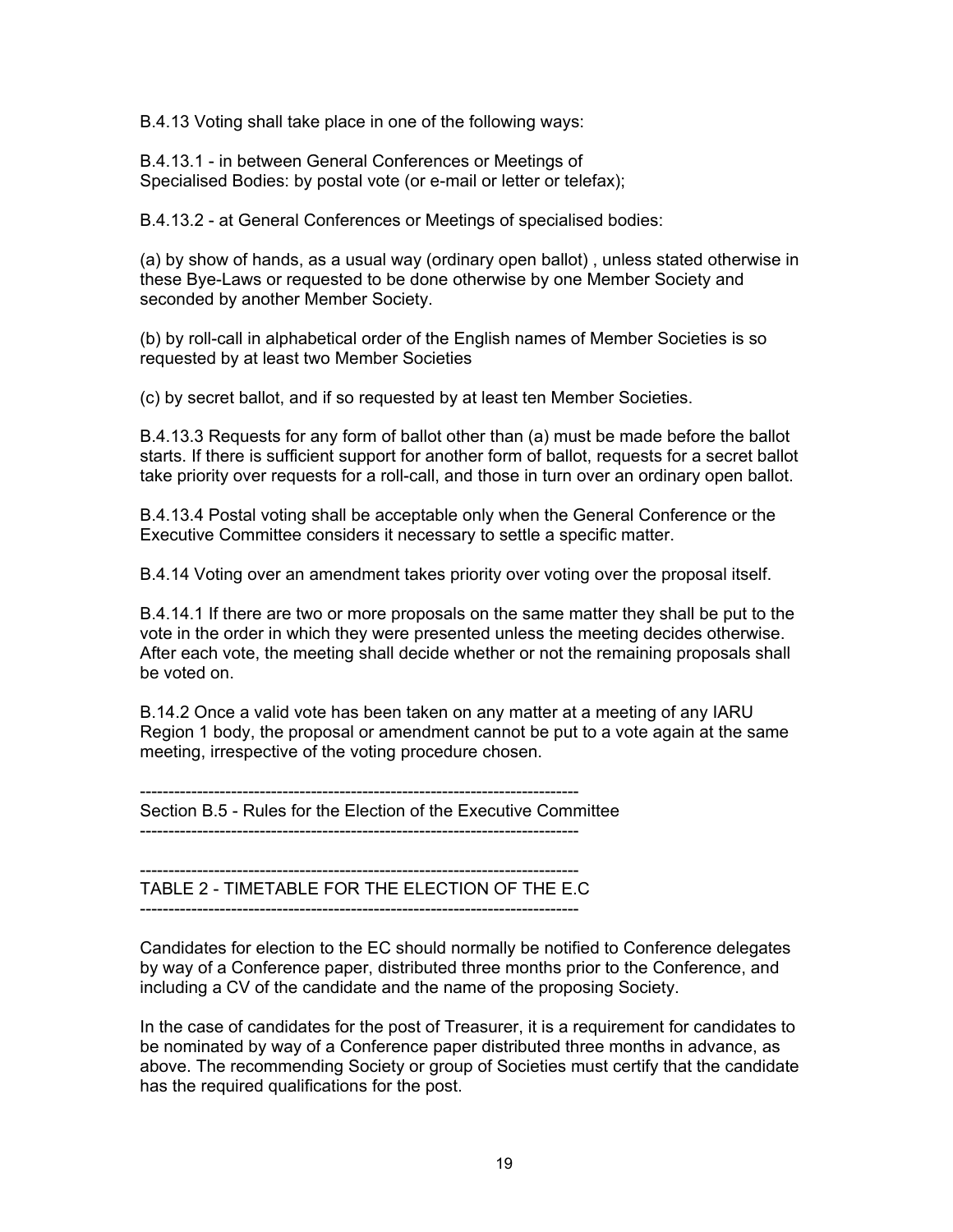Notwithstanding that details of candidates shall generally be nominated in advance by Member Societies, in extremis, it is acceptable for candidates for appointment to the EC to be nominated during the Conference. In all cases the following timetable shall be followed for formal nomination (or, in the case of candidates pre-notified to delegates, confirmation of nomination) of candidates for election, if not modified by the Conference Steering Committee (C1). If any such modification is performed it should be presented and approved by the Conference Second Plenary.

| Day and time                             | Procedure                                                                                                                                                                                   | Action by                                                 |
|------------------------------------------|---------------------------------------------------------------------------------------------------------------------------------------------------------------------------------------------|-----------------------------------------------------------|
|                                          |                                                                                                                                                                                             |                                                           |
| On registration of delegates             | Distribution of nomination<br>forms                                                                                                                                                         | Secretariat                                               |
| 3rd Conference day before<br>18.00 hours | Curriculum Vitae of candidates<br>to be delivered to Secretariat                                                                                                                            | Secretariat, Candidates(s)                                |
| 4th Conference day (before<br>09.00)     | Publication of list of<br>candidates, including those<br>previously nominated by way<br>of a Conference paper, and<br>also those nominated during<br>the Conference, together with<br>CV's. | <b>Election Ballot Committee</b><br>(EBC) and Secretariat |
| 4th Conference day                       | Preparation of the voting<br>papers                                                                                                                                                         | <b>EBC and Secretariat</b>                                |
| 4th conference day between<br>1800-1900  | Collecting of voting forms from<br>Secretariat                                                                                                                                              | <b>Heads of Delegations</b>                               |
| Final Conference day (Final<br>Plenary)  | Collecting of voting forms from<br>the Heads of Delegations by<br>roll-call; counting of votes;<br>announcement of results.                                                                 | <b>EBC</b>                                                |

Note - The 1st Conference day is, as per B.1.12.1, the day on which the First Plenary (opening) Meeting is held.

B.5.1 The Executive Committee is elected at the Final Plenary Meeting of the General Conference. The procedures of election are conducted by the Election and Ballot Committee, hereinafter called the "EBC".

B.5.1.1 - The members of the Executive Committee shall be licensed radio amateurs and from different Member Societies. \*\*) Note: see Constitution Art.A.4.8.1.

B.5.2 On the second day of the General Conference the Secretariat shall send to each head of delegation the single standard form on which nominations for the Executive Committee are to be made.

B.5.3 The Nomination Form will include:

B.5.3.1 - the nominee's name, callsign and the name of the nominating Member Society;

B.5.3.2 - the nominee's signature, indicating his willingness to stand;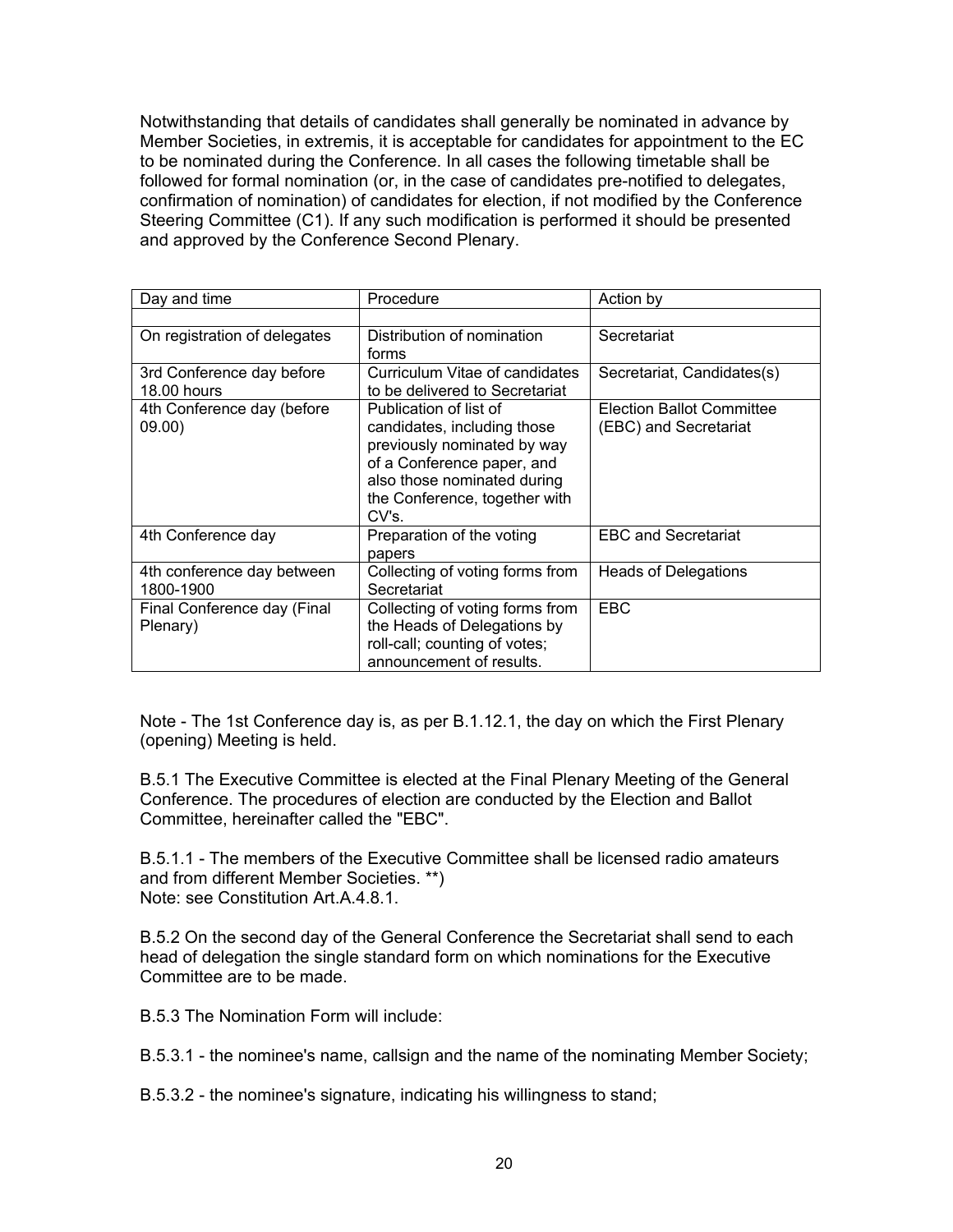B.5.3.3 - the office he is being nominated for; if this is for any of the four officer appointments (President, Vice-President, Secretary or Treasurer), the form shall indicate whether the candidate is willing to be a candidate for office as an ordinary EC member should he/she not be successful in being elected to the relevant officer post

B.5.3.4 - the signature and callsign of the Proposer, who must be a Head of Delegation; the Proposer must not be the nominee;

B.5.3.5 - the signature and callsign of the Seconder, who must be a Head of Delegation; the Seconder must not be the nominee;

B.5.3.6 - the signature and callsign of the nominee's Head of Delegation, or a written statement from the nominee's Member Society.

B5.3.7 - in the case of nominations for Treasurer, a statement from the nominating Society or Societies that the candidate has the necessary qualifications for the post

B.5.4 Candidates standing for election for the Executive Committee shall meet the requirements set out in Article A.4.14 of the Constitution.

B.5.5 No later than 1800 hours on the third day of the Conference, each candidate who agrees to accept nomination shall fill in and deliver to the Secretariat the form containing: full name, amateur radio callsign, permanent address, and "curriculum vitae" (CV) restricted only to particulars of his amateur radio activities. This "curriculum vitae" must not exceed 200 words in length and if longer it will be stopped at the 200th word (it will not be abridged). Notwithstanding this, the CV for candidates for the post of Treasurer shall include details of both the candidate's amateur radio and professional activities up to a total maximum of 400 words.

B.5.6 On the fourth day of the General Conference the EBC shall publish the final list of candidates together with the form containing their "curriculum vitae". The EBC shall prepare voting papers in a number equal to the number of Member Societies participating in the General Conference plus the approved proxies. The voting papers shall contain names and callsigns of candidates who accepted nominations for any particular capacity.

If, under 5.3.3 above, any candidate has indicated his/her willingness to stand for ordinary EC vacancies, the following procedure shall be followed: The EBC shall prepare two voting papers for each voting Society (including proxies). The first voting paper shall contain all candidates for the four officer appointments (President, Vice-President, Secretary and Treasurer). The second paper shall contain all the candidates for the other EC vacancies, as well as those from the first list that have given notice that they are candidates for office as ordinary members of the EC. Two envelopes shall be distributed to each Society and for each approved proxy.

If no person is a candidate for more than one EC office, only one voting form shall be prepared.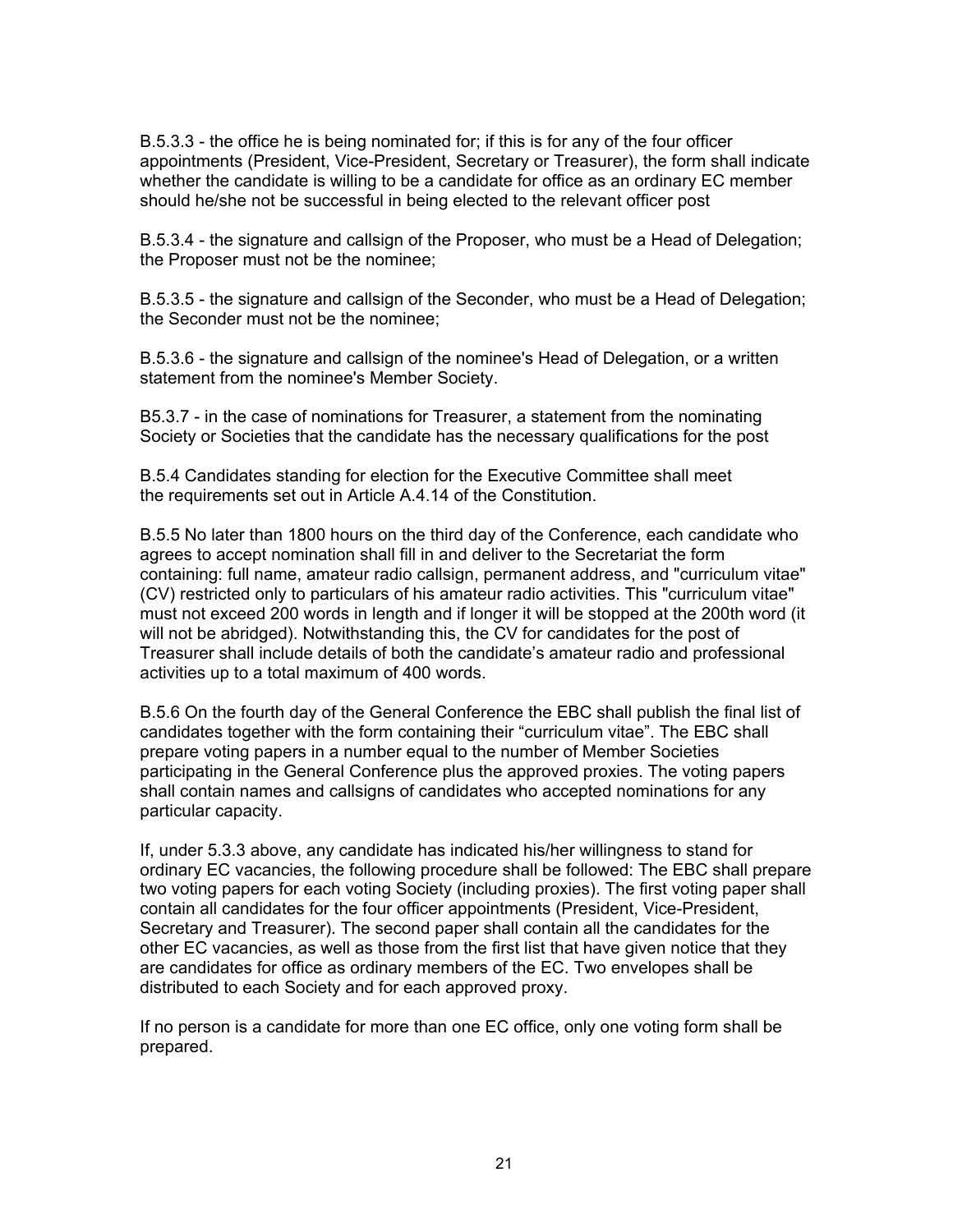These uniform voting forms in identical envelopes are to be collected from the Conference Secretariat by each Head of Delegation in accordance with the Timetable in Table 2

B 5.7 At the Final Plenary, first the voting for the four EC officer appointments (President, Vice-President, Secretary and Treasurer) shall take place. The first voting paper shall then be collected as set out in paragraph B 5.10. After the result of this election for these four offices has been announced, the second voting paper shall be filled in. Before this vote, the names of any candidates successful in the first ballot shall be deleted from the second voting paper. The completed voting papers shall be collected as set out in B 5.10

B.5.8 The voting is done by placing the "X" mark against the name of the chosen candidate.

B.5.9 For each vote, the voting paper is taken as invalid if:

B.5.9.1 - there are more candidates chosen for election than there are seats available

B.5.9.2 - it is signed or marked so that its source can be identified;

B.5.9.3 - it contains names of persons not officially standing as candidates.

B.5.10 During the Final Plenary meeting the EBC shall first collect all voting papers for the four officer vacancies. After the result from the first vote is announced, the EBC shall collect the second voting paper. On each occasion, the votes are collected from each delegation and for each proxy, in envelopes from the Heads of Delegations invited by roll-call as well as those delivered to the Secretary (as to B.4.8.1).

B.5.10.1 After each of the two collections of voting papers, the EBC will count the votes in a separate room and shall announce the results immediately after.

B.5.11 If an equal number of votes is cast for two or more candidates, and this equality results in an inability to determine who should comprise the elected candidates, then there shall be a fresh ballot for these candidates.

B.5.12 Any serious objections regarding the ballot procedure should be immediately presented at the same Final Plenary Meeting as a motion of order, which must be supported by suitable evidence and seconded. If the meeting considers it justified, it elects two additional persons to the EBC and the ballot has to be repeated.

B.5.13 Once the ballot is finished and considered valid, the nomination and voting papers shall be destroyed by the EBC and this fact reported to the Meeting.

-----------------------------------------------------------------------------

Section B.6 - Financial Rules

-----------------------------------------------------------------------------

B.6.1 The IARU Region 1 financial year shall be from the first day of January until the 31st day of December of every year.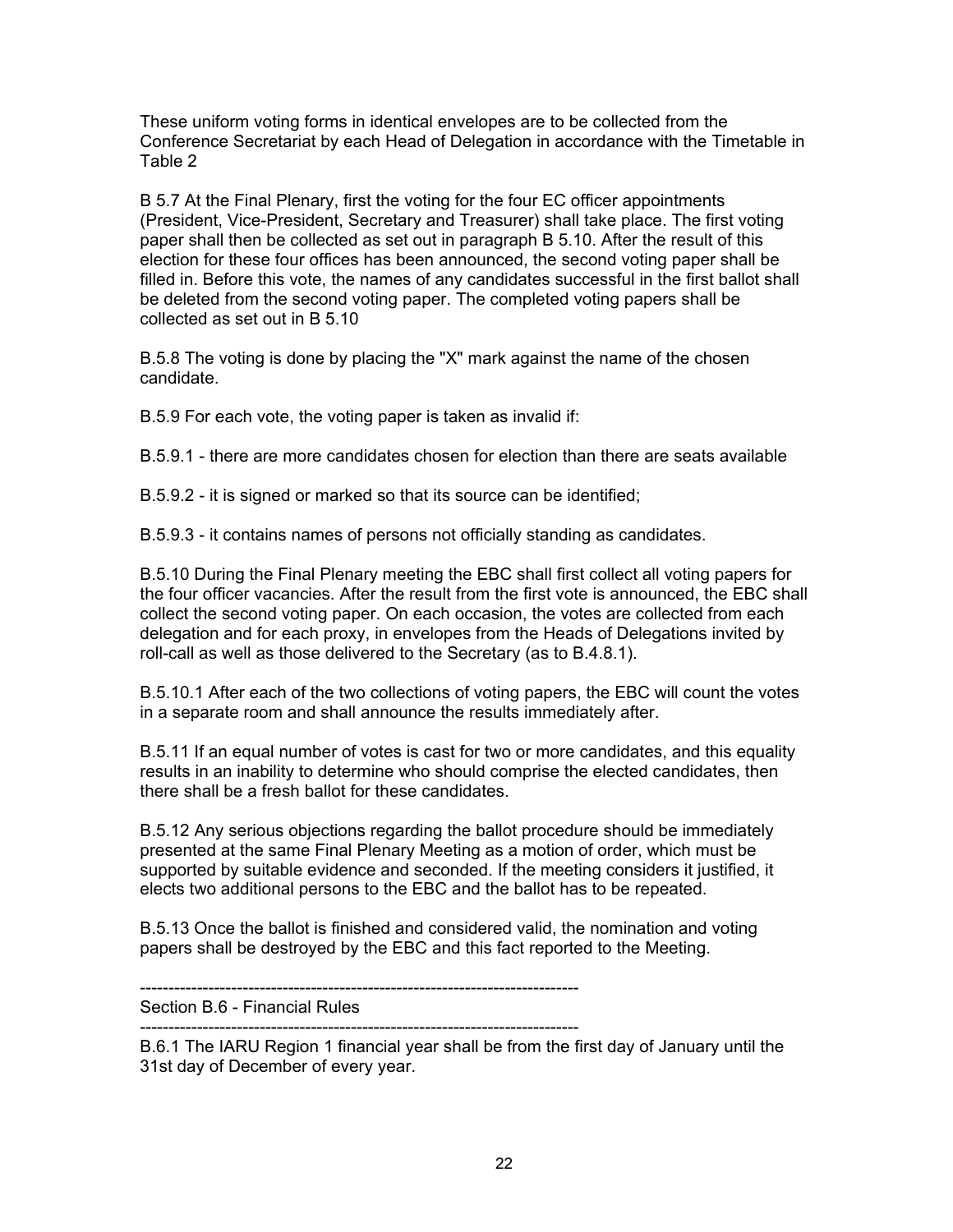B.6.2 IARU Region 1 accounts shall be maintained in one common convertible currency of good long-term stability. They shall he kept in a bank of good international reputation.

B.6.3 The long-term IARU Region 1 general budget shall be proposed by the Executive Committee and approved by the General Conference. The Executive Committee is entitled to specify and modify various items of budget according to needs.

B.6.4 The newly elected Executive Committee shall, within three months of its election, adopt its internal interim financial rules:

B.6.4.1 - how to account and to approve the money spent on travelling by the members of the Executive Committee, delegates to the Administrative Council and other IARU Region 1 officials, representatives and delegates;

B.6.4.2 - how to account and how to approve the money spent to carry on operations of the IARU Region 1 Secretariat and offices, including the office expenses of EC members and Chairmen of the permanent bodies.

B.6.4.3 - how to decide on and to handle bank operations.

B.6.4.4 These internal rules are valid only for the term of office of this Executive Committee and they shall not at any point contravene the IARU Region 1 Constitution and its Bye-Laws.

B.6.5 All expenses from the IARU Region 1 funds shall be in accordance with the IARU Region 1 Constitution and its Bye-Laws.

B.6.6 The annual membership financial contributions shall be established by the General Conference, which may delegate part of this authority to the Executive Committee.

B.6.7 Membership financial contributions for the current year are invoiced by the Treasurer well in advance and shall be paid by each Member Society before the 30th June of each calendar year.

B.6.7.1 A Member Society that has failed to fulfil all its financial obligations before the start of the first meeting of the Credentials and Finance Committee (C.2) at a General Conference, shall not be eligible to vote nor to appoint and hold proxies at that General Conference.

B.6.7.2 At other times when a ballot is being conducted, a Member Society that has not fulfilled all its financial obligations by the end of the month prior to the month in which a vote is initiated, shall not be eligible to vote in the ballot

B.6.8 Any Member Society not paying its financial contribution shall be reminded by the Treasurer. If the reminder is not successful and the Member Society has failed to pay its membership contributions for the total time amounting to two years or more, the Executive Committee will report that fact to the IARU Administrative Council for appropriate action.